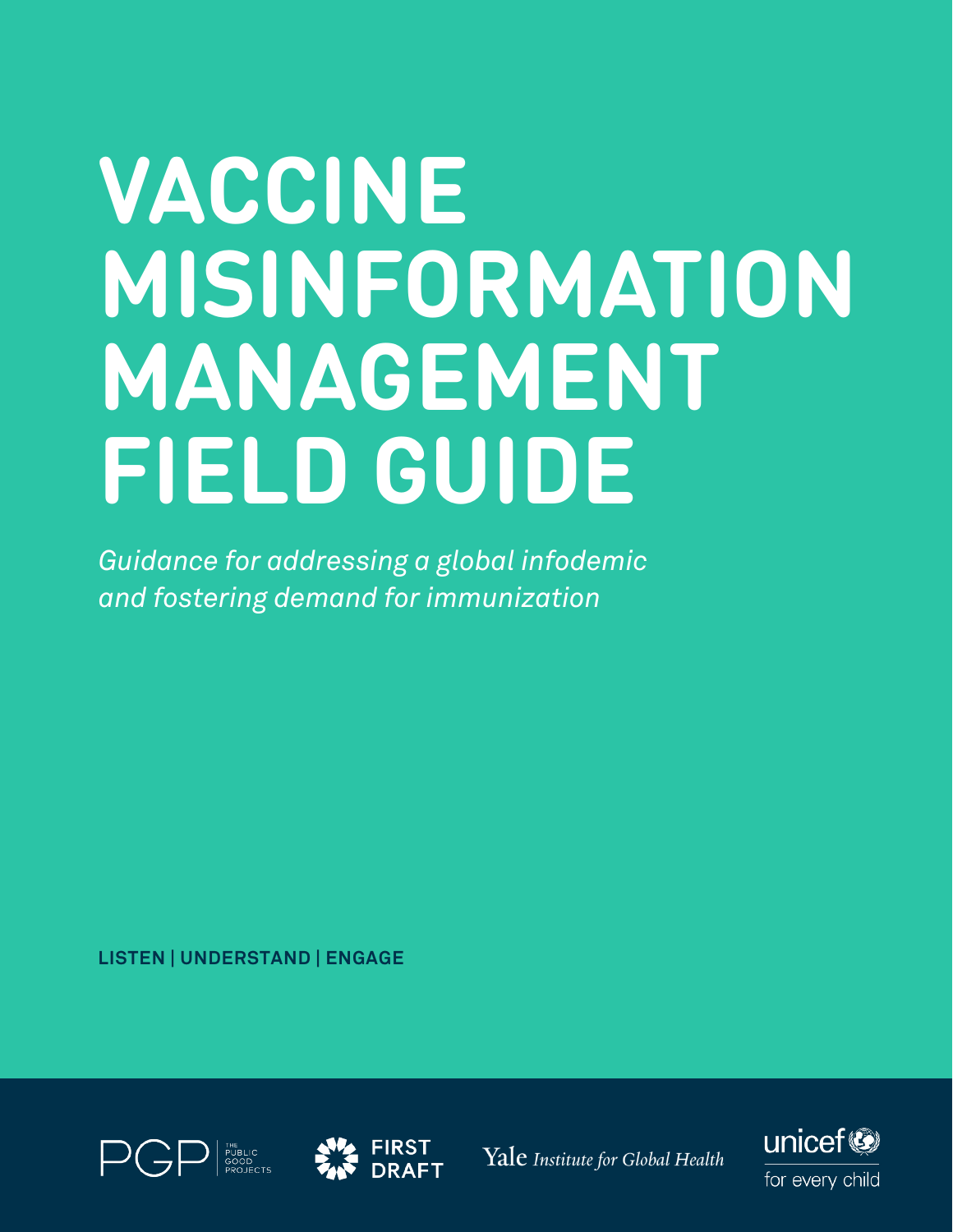| <b>Part I: Vaccination in the Information Age</b>       | 7  |
|---------------------------------------------------------|----|
| <b>Vaccine Hesitancy</b>                                | 9  |
| Infodemics, misinformation and disinformation           | 10 |
| Why are people susceptible to misinformation?           | 13 |
| Misinformation is sticky                                | 13 |
| 3 reasons why people create vaccine disinformation      | 14 |
| Don't be distracted by disinformation                   | 15 |
| A strategic approach to misinformation management       | 15 |
| <b>Part 2: Misinformation Management: A Field Guide</b> | 17 |
| <b>1. PREPARATION PHASE</b>                             | 18 |
| 1.1 Build team & strategy                               | 18 |
| 1.2 Information Ecosystem Assessment                    | 19 |
| <b>2. LISTEN PHASE</b>                                  | 20 |
| 2.1 Build social listening system                       | 20 |
| 2.1.1 Monitoring Tools                                  | 20 |
| 2.1.2 Search Queries                                    | 21 |
| 2.2 Social listening                                    | 21 |
| 2.3 Rumour log                                          | 21 |
| <b>3. UNDERSTAND PHASE</b>                              | 22 |
| 3.1 Assess Misinformation                               | 22 |
| 3.2 Actionable insights                                 | 25 |
| <b>4. ENGAGE PHASE</b>                                  | 26 |
| 4.1 Shape the agenda                                    | 26 |
| 4.2 Prevention                                          | 27 |
| 4.2.1 Simple warnings                                   | 28 |
| 4.2.2 Media and health literacy                         | 28 |
| 4.2.3 Inoculation (prebunking)                          | 29 |
| 4.2.3 Inoculating at scale                              | 29 |
| 4.3 Debunking                                           | 29 |
| 4.4 Trustworthy communicators                           | 30 |
| 4.5 Quantify Impact                                     | 31 |
| <b>CONCLUSION</b>                                       | 32 |

| <b>Appendix 1: Case Studies</b>                                             | 35 |
|-----------------------------------------------------------------------------|----|
| Case Study I: Polio in Pakistan: fake videos fuel mistrust                  | 35 |
| Case Study II: Dengue in the Philippines: How vaccine controversy spreads   | 36 |
| Case Study III: HPV in Malawi: crisis preparedness ahead of vaccine rollout | 37 |
| <b>Appendix 2: Setting Up Basic Social Listening Systems</b>                | 39 |
| <b>Appendix 3: 5 Tips to Make Your Content Stickier Than Disinformation</b> | 43 |
| <b>Appendix 4: Examples of Innoculating Messages</b>                        | 47 |
| <b>Appendix 5: Example Performance Metrics and Outcome Metrics</b>          | 51 |
| <b>Appendix 6: Interventions to Build Immunity to Misinformation</b>        | 53 |
| <b>References</b>                                                           | 57 |
| <b>Credits</b>                                                              | 61 |
|                                                                             |    |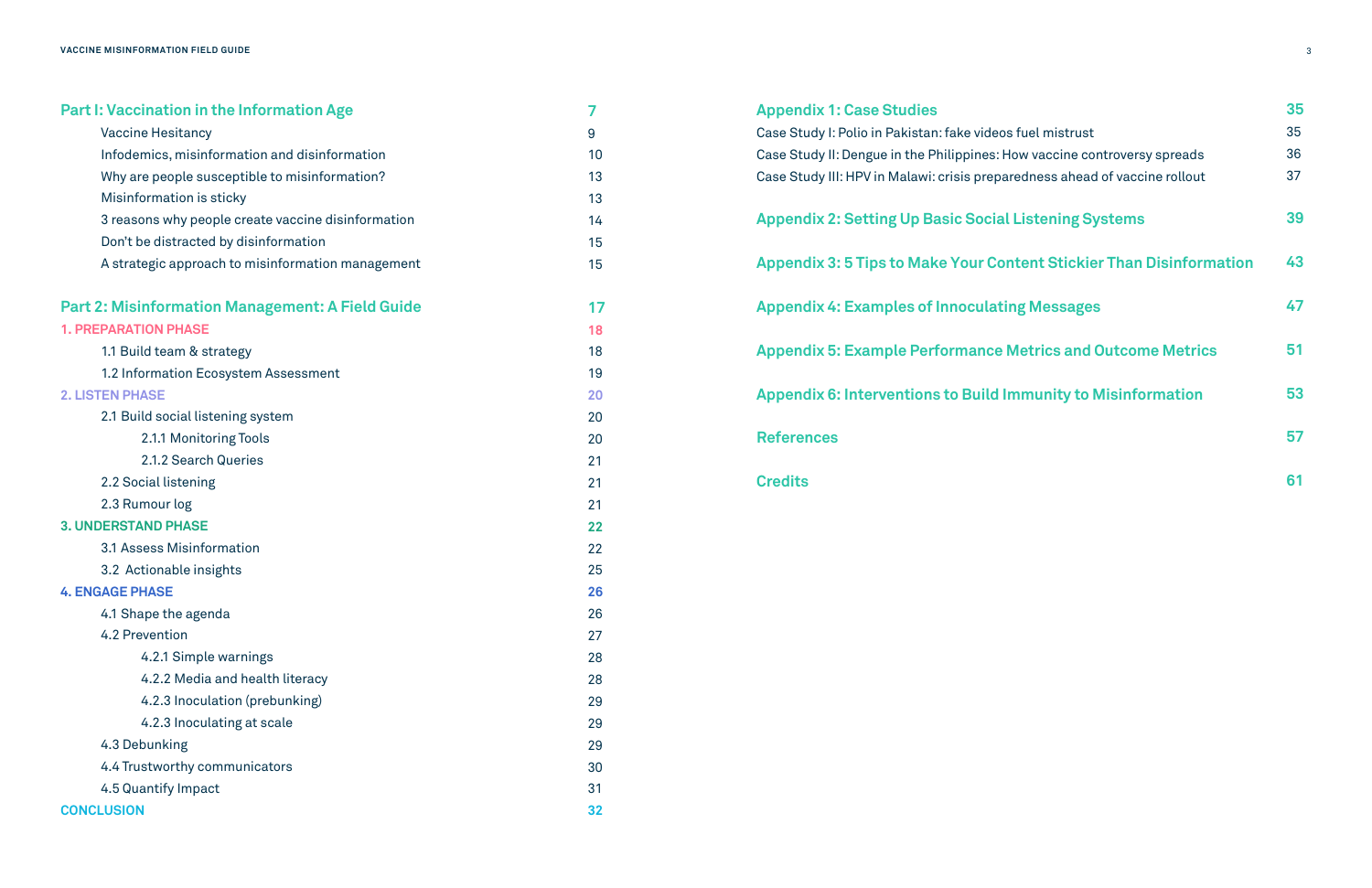

# **VACCINE MISINFORMATION MANAGEMENT FIELD GUIDE**

This resource was created by the UNICEF Programme Division, Health Section, Immunization Unit C4D team, in collaboration with The Public Good Projects, First Draft and Yale Institute of Global Health.

It was developed to facilitate the development of strategic and well-coordinated national action plans to rapidly counter vaccine misinformation and build demand for vaccination that are informed by social listening.

This guide should help practitioners to:



*Develop an evidencegrounded understanding of misinformation in the context of vaccination, how it spreads and gets traction, what can be done to mitigate its impact.* 



*Implement evidence-based approaches to address* 

*misinformation*



*Develop a comprehensive and tailored national strategy for misinformation management*

The guide should support practitioners working in immunization programs, including immunization managers, C4D communication for development specialists, behaviour and social change specialists, external and digital communications and health teams.

## **Who is it for?**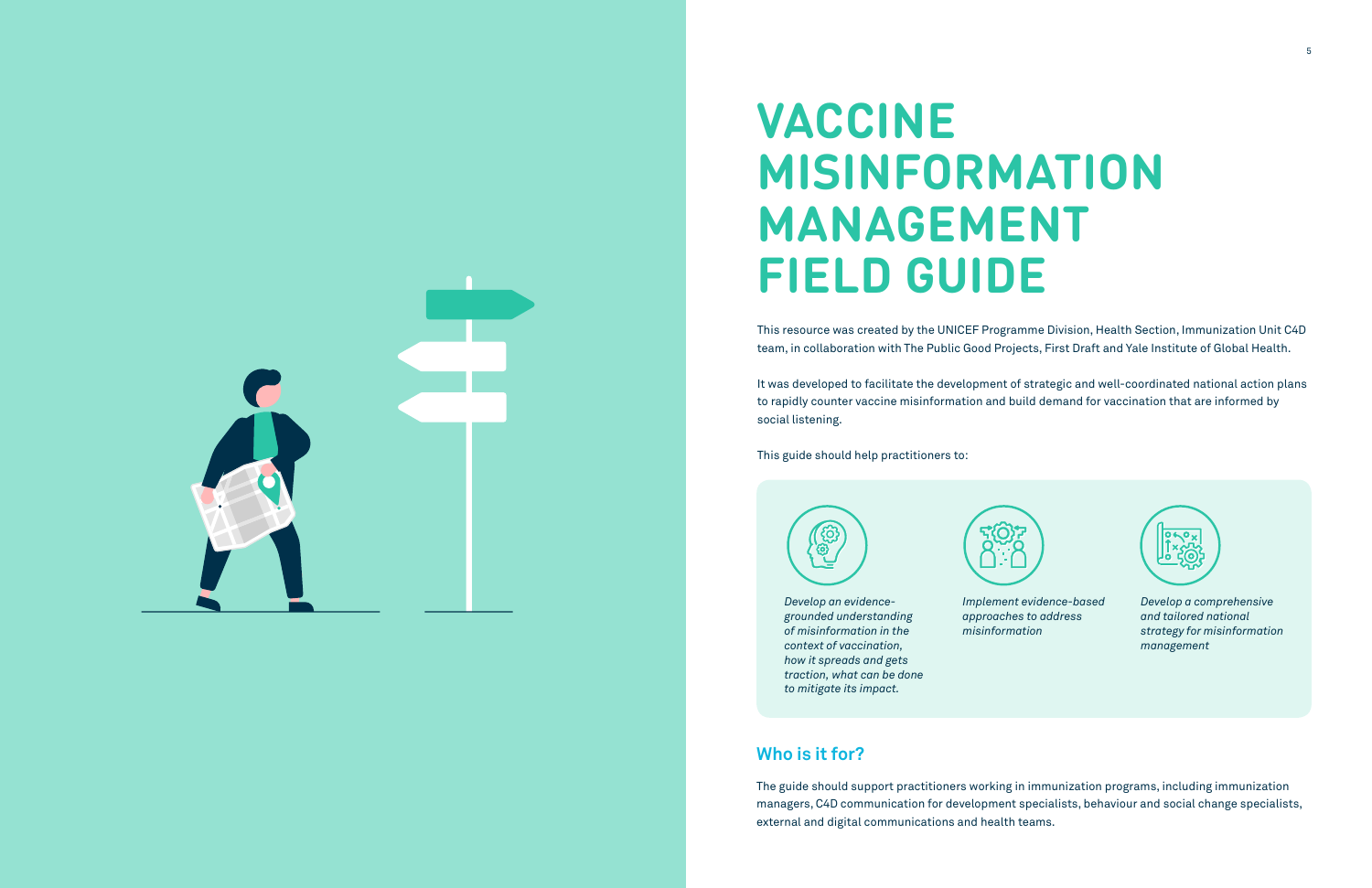**Digital communication shapes vaccine demand. Modern, to, understand, and engage with their communities.**

# **resilient health systems need infrastructure and tools to listen**

Vaccines help children to survive and thrive. They save more than 5 lives every minute, helping people to grow up and grow old in good health $^{\rm 1}$ . Thanks to vaccines, more than 18 million people – who would otherwise have been paralysed by polio – are able to walk, play, and dance today $^2$ . Vaccinated children do better at school $^3$  $^3$  and their communities benefit economically $^4$ . Vaccines advance global welfare and are among the most cost-effective means of doing so $\bar{5}$ . Despite this, 20 million children miss out on vaccines annually $^{\rm \mathfrak{g}}$  and nearly 30 per cent of deaths among children under 5 years of age are caused by vaccine-preventable diseases $^{7}$ . Seasonal influenza vaccination is recommended for older adults to reduce the risk of complications and hospitalisation<sup>g,g</sup>. However, coverage in adults is suboptimal in high-income countries<sup>[10](https://www.ecdc.europa.eu/en/news-events/influenza-vaccination-coverage-rates-insufficient-across-eu-member-states)[,11](https://www.cdc.gov/flu/fluvaxview/coverage-1819estimates.htm),12</sup> while influenza vaccines are seldom used in low- and middle-income settings $13$ .



## **PART I: VACCINATION IN THE INFORMATION AGE**

Vaccine hesitancy is a key driver of under-vaccination<sup>14</sup>. While vaccine hesitancy is as old as vaccination itself<sup>15</sup> the nature of the challenge changes over time<sup>16</sup>. Digital communication, and social media in particular, catalyse the rapid spread of false information, threatening public health. In 2019, the WHO named 'vaccine hesitancy' among the Top 10 threats to global health<sup>17</sup>, citing its potential to undermine global efforts to eradicate polio, eliminate measles and contain cervical cancer.

The novel SARS-Cov-2 virus has triggered two parallel pandemics: a biological one which has spread to every country in the world, and a social pandemic of misinformation – an infodemic - spreading across social networks. Vaccines have been sucked into this vortex of confusing information which ranges from the innocently misleading to the intentionally deceiving. Vaccine-critical messaging increased more than 2-fold compared to pre-COVID-19 levels, with 4.5 billion views of content spreading vaccine misinformation in just the United States alone between March-July 2020[.18](https://www.gih.org/views-from-the-field/lies-bots-and-coronavirus-misinformations-deadly-impact-on-health/)

This infodemic threatens to augment vaccine hesitancy, which in turn could impact routine immunization programs, complicate new vaccine introductions (including SARS-CoV-2 and nOPV2 vaccines) and erode public trust in public health.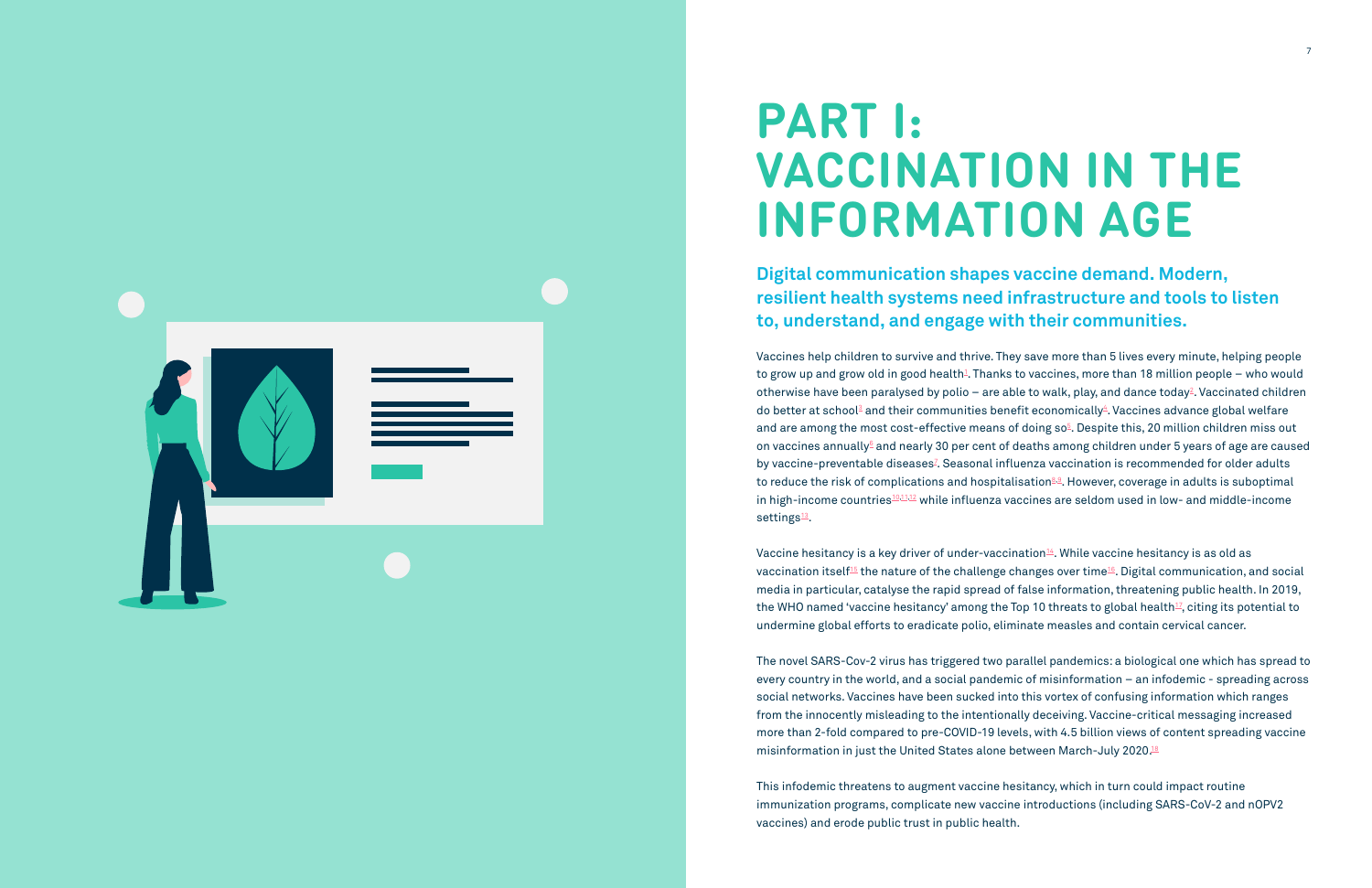*"We're not just fighting an epidemic; we're fighting an infodemic. Fake news spreads faster and more easily than this virus and is just as dangerous."* 

–Tedros, Director-General of the World Health Organization (WHO) Vaccine hesitancy, the reluctance or refusal to vaccinate despite the availability of vaccines<sup>[19](#page-28-0)</sup>, is a context and vaccine-specific phenomenon, which may be influenced by a complex mix of historical, political, social and behavioural determinants.

Across a broad spectrum of vaccine attitudes and intentions, most parents accept vaccination, with only a small minority actively refusing them (Figure 1). Vaccine hesitant individuals may accept all vaccines but remain concerned about vaccines, some may refuse or delay some vaccines - but accept others, and some individuals may refuse all vaccines.<sup>20,[21](#page-28-0)</sup>

A broad range of socio-psychological determinants of vaccine hesitancy have been identified. These may range from attitudes, past experiences and cognitive biases<sup>[22](#page-28-0)</sup>, to trust<sup>23</sup>, social norms and even moral values<sup>24</sup> and worldview<sup>[25](#page-28-0)</sup> (Figure 2). Evidence suggests that well-intentioned vaccine promotion content can actually backfire, decreasing intentions to vaccinate, particularly in those who are already hesitan[t26,27.](#page-28-0) Thus, vaccine promotion narratives and their component messages should wherever possible be designed based on behavioural and social evidence, tailored to specific audiences, and tested and monitored for both efficacy and safety before and during implementation.

**Figure 2.** Socio-psychological determinants of vaccine decision making.



#### **Vaccine Hesitancy**



**Figure 1.** Acceptance of and demand for vaccination exists along a continuum.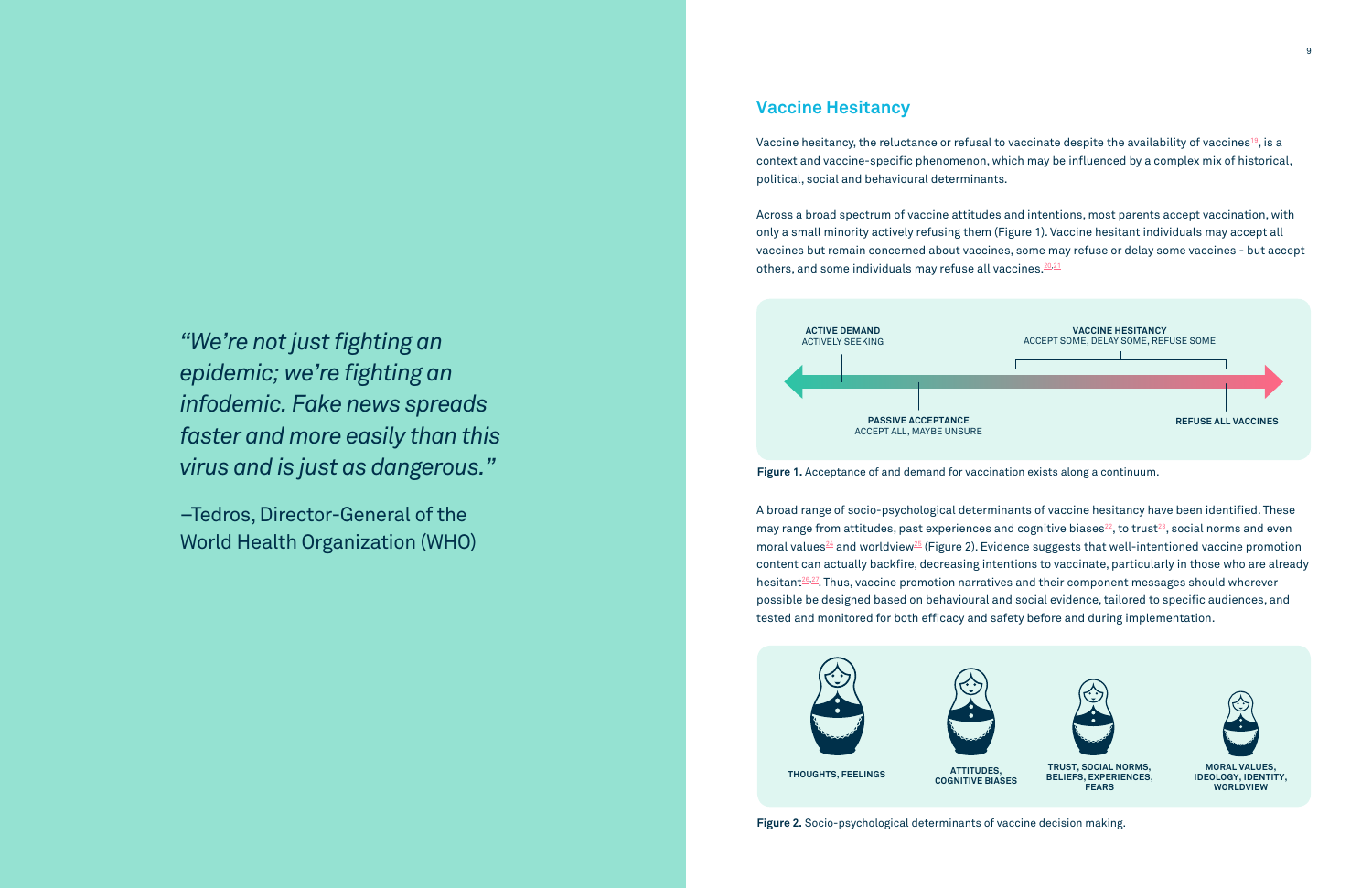The WHO defined an infodemic as being an "overabundance of information – some accurate and some not – that occurs during an epidemic. [Which] can lead to confusion and ultimately mistrust in governments and public health response.["28](https://www.who.int/teams/risk-communication/infodemic-management)

Unverified information can cause harm by sowing confusion and drowning out accurate health information; it can change behaviour, including panic-buying or consumption of dangerous and unproven treatments $30$ ; it can shape attitudes to vaccines $31$ .

First Draft, a non-profit that focuses on misinformation, has created a typology of seven types of information disorder: fabricated content, manipulated content, imposter content, false content, misleading content, false connection, and satire or parody<sup>33,34</sup>.





Due to the uncertainty that arises during a disease outbreak, conflict or natural disaster, crises are fertile grounds for sowing false information. In this context, an infodemic may arise from an excess of information in general, a lack of reliable information $29$ , or an increase in misinformation and disinformation.

**Misinformation** is false information that's shared by people who don't realise it is false and don't mean any harm, including vaccine proponents $32$ .

#### **Infodemics, misinformation and disinformation**

**Disinformation** is deliberately engineered and disseminated false information with malicious intent or to serve agendas.

**RUMOUR**





Unverified information: stories/reports that spread rapidly through a group or population – can be *true or false*

**INFORMATION**



'Data with meaning': the basis of knowledge when it is resonant, actionable, trusted

#### **MISINFORMATION**

Accidental falsehoods. Wrong or misleading information with the power to dilute, distract, *distort* 

**DISINFORMATION**  Deliberate, engineered falsehoods circulated with malicious intent or for the purpose of serving a *personal, political or economic agenda*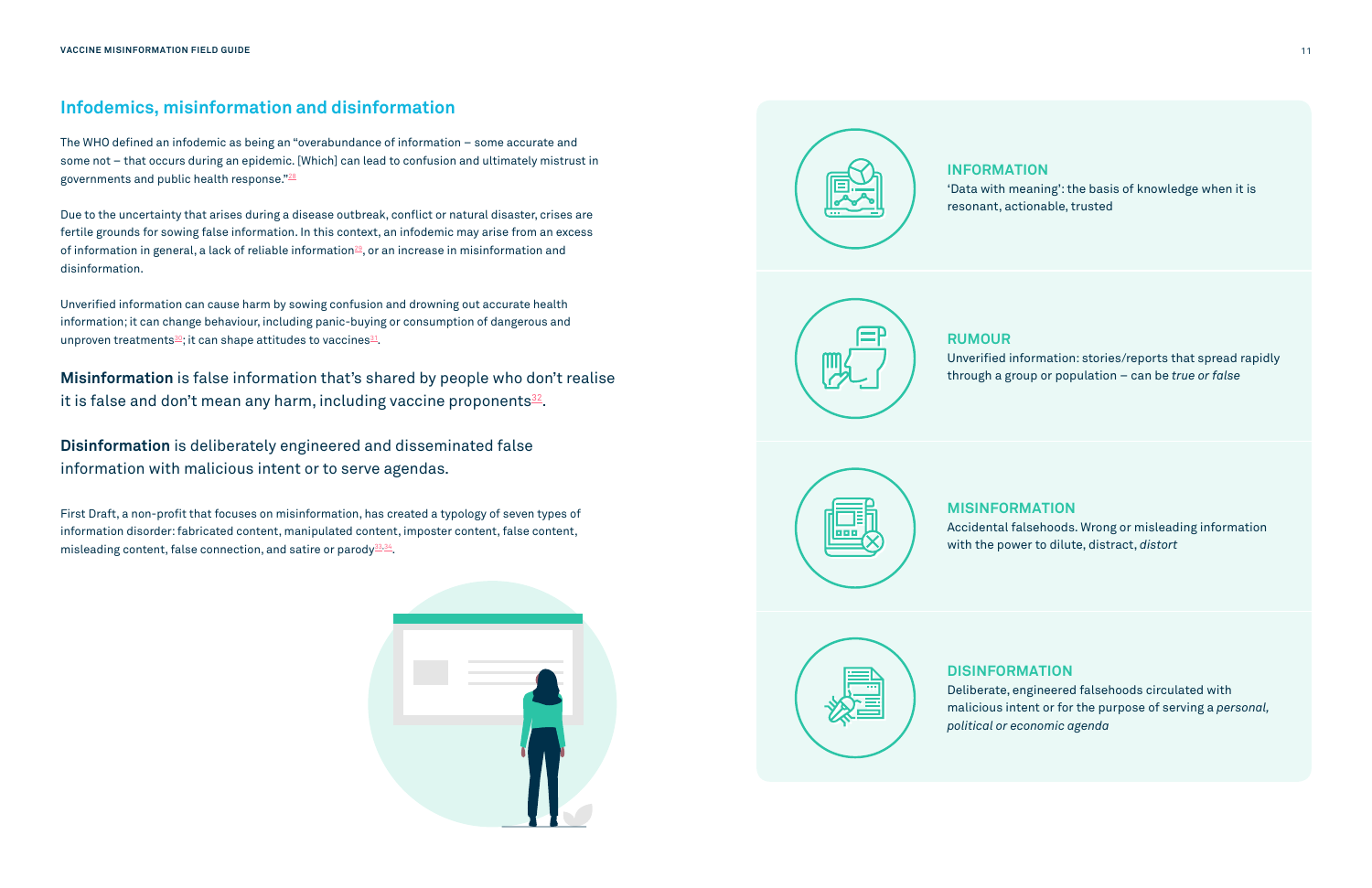Lower trust in science and scientists<sup>38</sup>, in journalists and the mainstream media<sup>39</sup>, or in authorities<sup>40</sup>, has been linked to increased susceptibility to misinformation. Belief in conspiracies may help people reduce the complexity of reality and contain uncertainty and may be driven by feelings of powerlessness and mistrust.

People may be exposed to misinformation through media or voiced opinions and rumours, and more and more through online social networks which fuel the infodemic. By amplifying attentiongrabbing information, social media algorithms may incentivise the circulation of misinformation and disinformation<sup>41</sup>, allowing false information to spread faster and further than true information<sup>42</sup>. This has had a negative impact on polio vaccine campaigns in Pakistan<sup>43</sup> and efforts to contain Ebola in the DRC<sup>44</sup>. Rumours that start online can also spread offline, in printed media and through word-ofmouth $45$ .

Misinformation can 'stick' in people's minds and continue to influence their thinking even when it seems to have been corrected $46$ . The possibility of a backfire effect, when a correction actually leads to someone increasing their belief in the misconception being corrected, has also been posited for various types of misinformation. Corrections may increase people's familiarity with the misinformation, which can be confused with truth. If a correction seems to run against a person's beliefs or worldview, they may actually strengthen their original opinion further. Though recent evidence suggests backfire effects may be overstated for misinformation in general,  $47,48$  $47,48$ there is emerging evidence that pro-vaccination communications can indeed backfire. This may be particularly true in people who are already vaccine hesitant<sup>[49,50,51,52](#page-28-0)</sup>.

*"A reliable way to make people believe falsehoods is frequent repetition, because familiarity is not easily distinguished from truth."*   $-Daniel$  Kahneman $54$ 

> The good news is that it is possible to 'inoculate' people against misinformation, much as we can vaccinate against infectious diseases<sup>53</sup>. This strategy is outlined in detail in **[Part 2](#page-8-0)**.



### **Why are people susceptible to misinformation?**

People are vulnerable to misinformation<sup>35</sup>, especially in times of uncertainty, due to a complex mix of cognitive, social and algorithmic biases. These include information overload and limited attention spans, various cognitive biases<sup>[36](https://firstdraftnews.org/latest/the-psychology-of-misinformation-why-were-vulnerable/)[,37](#page-28-0)</sup>, the novelty of misinformation, trust, and algorithmic popularity.

#### **Misinformation is sticky**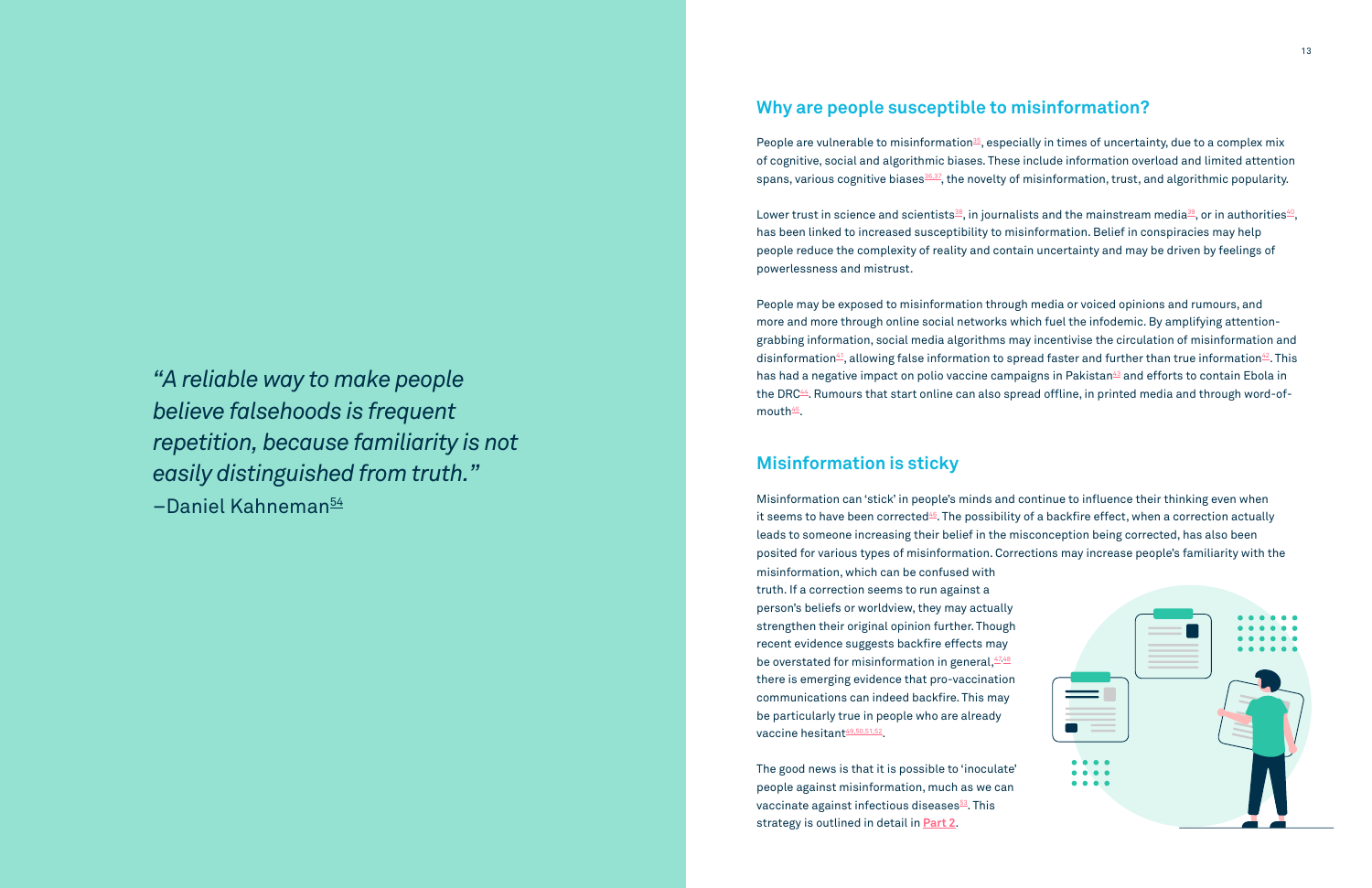Attention-grabbing disinformation motivates people to visit websites and social media accounts and view content such as videos. Each visit to a website hosting an advertisement creates revenue for the owner of that website and the content on it. Individuals and organizations hoping to sell products can also hope to funnel some of the attention disinformation creates to purchases  $55.56$  $55.56$ . Vaccine disinformation campaigns have been employed for political purposes $57.$  'Weaponised health information' that focused on vaccines was disseminated by a state actor using bots and trolls in an attempt to promote social discord and polarisation $58$ .



People create vaccine disinformation to:

Disinformation may influence some people's vaccination decisions. However, behind the noise are many people with valid concerns and questions that must be heard and addressed. In periods of uncertainty like a pandemic, people are actively seeking information, and even unintentional falsehoods can increase confusion and erode trust $59$ . Thus, it is important to be able to track and understand more nuanced falsehoods and to acknowledge and address valid concerns $\frac{60}{50}$ .

#### **3 reasons why people create vaccine disinformation**

Anti-vaccination actors clearly often operate from a strategy. Current evidence suggests they can have significantly greater reach than vaccine advocates and reach the undecided with content that is often more persuasive. On Facebook, anti-vaccine pages are 'heavily entangled' with undecided users, while pro-science sites are talking to the converted $61$ . The top 10 websites identified by researchers as spreading health misinformation had almost four times as many views on Facebook as information from established health sites $62$ . Anti-vaccine messages are 'stickier' than pro-vaccine messages $63$ . Anti-vaccine websites and social media accounts use persuasive techniques that tap into parents' values and lifestyles; they tend to be more emotionally resonant, salient and visual<sup>64</sup> than official communications[65.](#page-29-0) Anti-vaccine entrepreneurs connect with each other and mobilise others to increase their reach $66,50$ .

#### **Don't be distracted by disinformation**

The risks of disinformation to vaccination programmes has never been higher – nor have the stakes. The successful rollout of novel oral polio vaccine (nOPV) campaigns, efforts to close the childhood immunisation gap and reach children missed during the COVID-19 pandemic, and demand for future vaccines against COVID-19, require national health systems to actively and systematically monitor and address misinformation.

Any approach to vaccine misinformation management and pro-vaccine engagement must also be driven by a comprehensive strategy that closely couples social listening and analysis with risk communication and community engagement (RCCE), communications, advocacy and social mobilisation activities.

The World Health Organisation has called for "Member States to develop and implement action plans to manage the infodemic by promoting the timely dissemination of accurate information, based on science and evidence, to all communities, and in particular high-risk groups; and preventing the spread, and combating, mis- and disinformation while respecting freedom of expression."<sup>67</sup> The next section provides comprehensive guidance for the development of a national action plan for vaccine misinformation management.

### **A strategic approach to misinformation management**

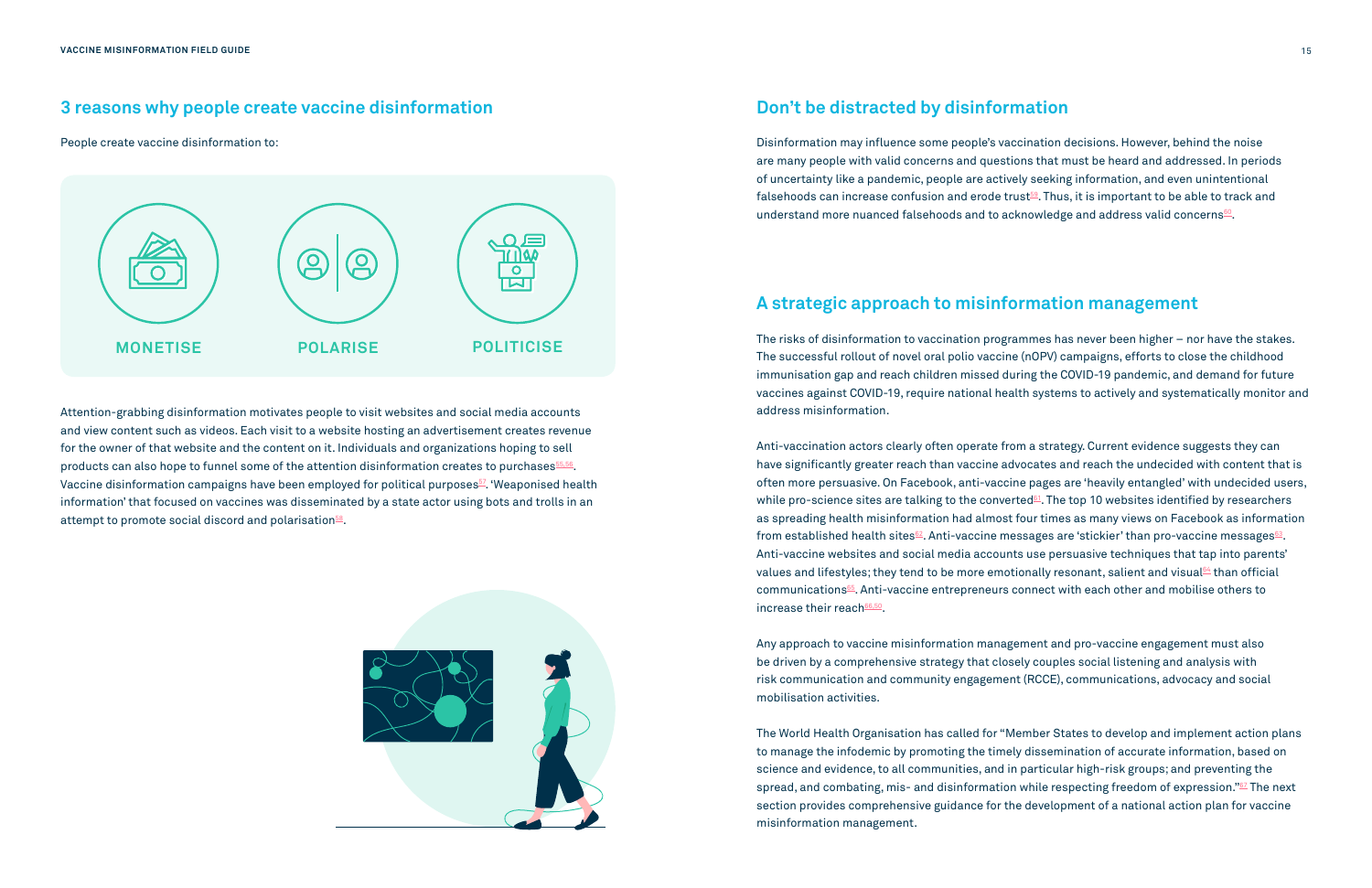<span id="page-8-0"></span>

## **PART 2: MISINFORMATION MANAGEMENT: A FIELD GUIDE**

This field guide outlines an operational framework for vaccine misinformation management that is organised into three phases: **Listen, Understand**, and **Engage**[68](#page-29-0) .

Strategic implementation should be iterative to ensure continual refinement and adjustment, and cooperative to ensure coordination of all actions and actors. A preparatory phase involves developing a tailored strategy, an information ecosystem assessment, and building the right team. Social listening needs to aggregate and visualise the relevant data sources, whether media, social media, novel digital channels or even offline. Understanding is making sense of the signals in the noise, detecting, tracking with a rumor log, verifying and assessing misinformation, and developing real-time situational insights. Engaging may involve content development and dissemination, creation of inoculation messages, measuring impact, and refining and repeating the cycle.

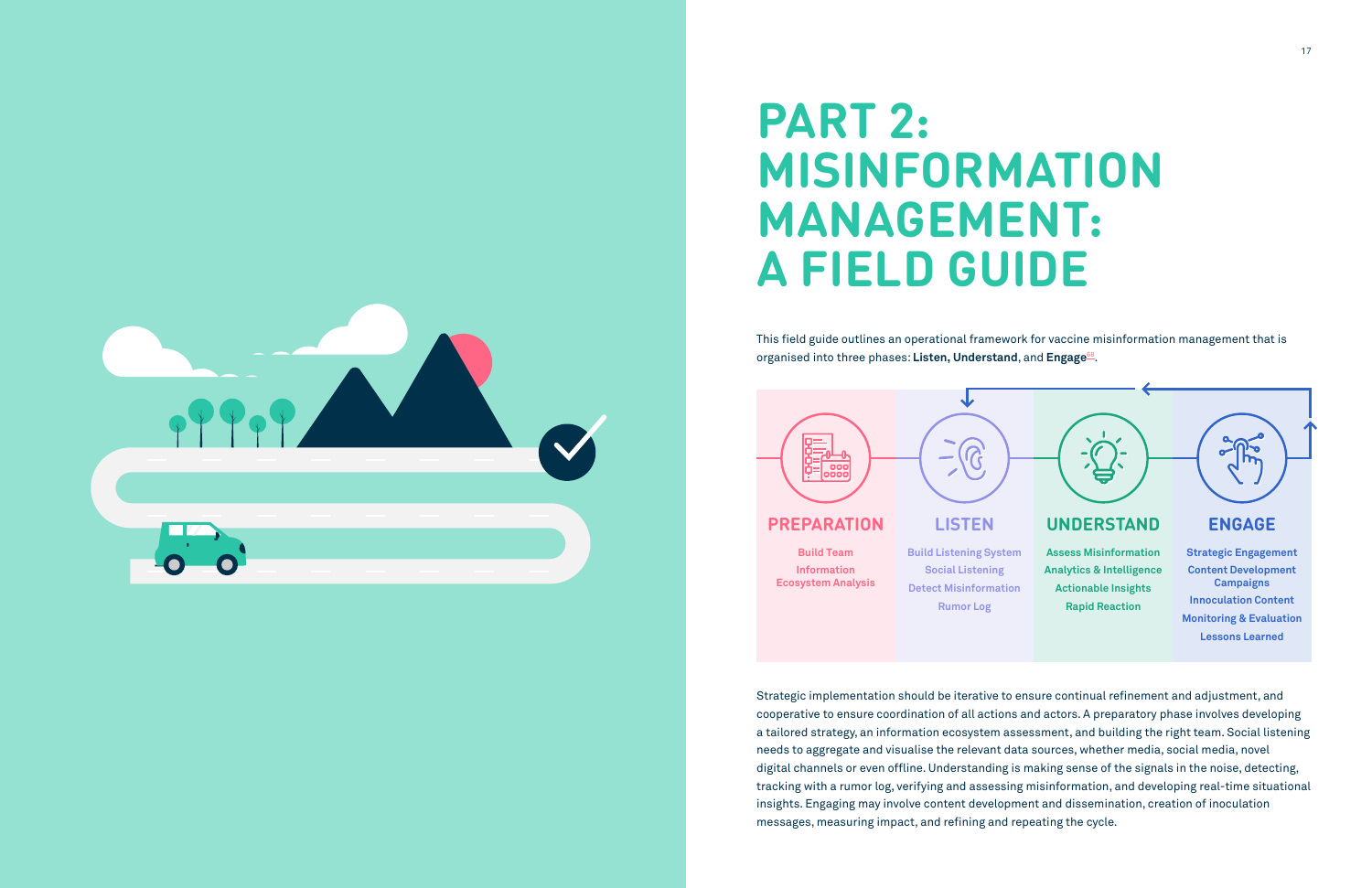Any integrated program of misinformation management will require, along with development of new actions, close coordination with a number of ongoing activities. These may include: ongoing traditional media and social media monitoring, community feedback processes, RCCE coordination structures, crisis response mechanisms, vaccine readiness & delivery planning and routine immunization demand work<sup>[69](https://breakthroughactionandresearch.org/wp-content/uploads/2020/05/COVID-19-Rumor-Tracking-Technical-Brief_v1.1.pdf)</sup>. It may be important to engage with national, regional and local bodies, as well as coordinating with international agencies and NGOs, to avoid duplication of effort and increase the reach of listening and engagement. A misinformation management program should be guided by a strategy that ensures such close coordination, has clear objectives, and includes all the steps in the listen, understand and engage phases described below.

In addition, all team members should be trained in the basics of misinformation. A good starting point is the First Draft SMS course *Protection from Deception*<sup>21</sup>.

Where feasible, implementation may be guided by a central function, a social analyst or 'infodemic manager' which coordinates the listening, identification and assessment of rumours, and provides actionable insights and recommendations to communications, RCCE, advocacy and other teams involved in public engagement.

A cross-disciplinary function, the fully-trained infodemic manager will require knowledge and competencies in vaccine hesitancy and demand, misinformation and fact-checking, social media and monitoring tools, data analytics, health communication science and social marketing/behaviour change, even if specialists may perform some of these functions<sup> $20$ </sup>. This function may need to consolidate feedback from offline channels as well. It will require ongoing professional development for any individual to achieve this broad span of skills and knowledge, and in the interim this role may be achieved through coordinated work of different specialists.

#### **1.1 Build Team and Strategy**

# **PREPARATION PHASE**

A country-level communications ecosystem assessment will inform every part of a misinformation management strategy. It should answer the following questions:

This contextual overview should inform each step of the action plan.

### **1.2 Information Ecosystem Assessment**

**What media do people rely upon to stay informed? news media, social media, messaging apps, personal communication, offline comms (e.g., posters and pamphlets)**

**Which platforms are the most popular, for what audiences, which accounts have the most reach?**

**Who is influencing conversations (e.g., trusted voices, vaccine advocates)?**

| <b>What information/misinformation appears</b><br>locally when you search on Google, YouTube<br>and Facebook for vaccine-related queries? |  |  |
|-------------------------------------------------------------------------------------------------------------------------------------------|--|--|
|                                                                                                                                           |  |  |
| What rumours have already been identified?                                                                                                |  |  |
| How were they identified? Where were                                                                                                      |  |  |
| they (online communities, real-world                                                                                                      |  |  |
| communities)? Who are the authors?                                                                                                        |  |  |

**What digital engagement, RCCE, communications initiatives are already in place?**

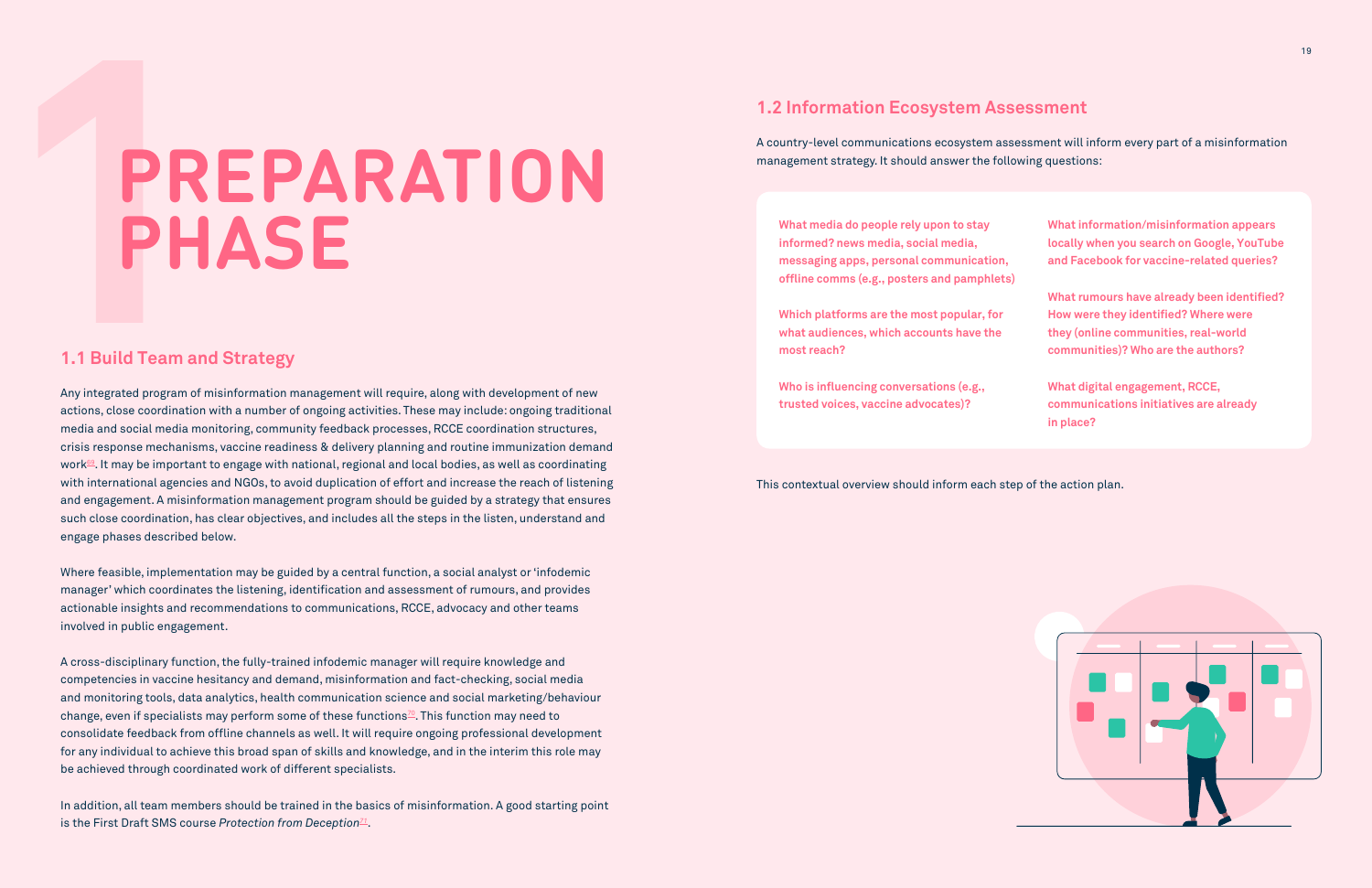By aggregating and filtering data from different sources, a social listening system can help streamline the detection of signals in the noise, shifts in online conversations, and identification of emerging or common concerns. The development of a social listening system should be guided by a triangulation between the various tools available and the mapping of the information ecosystem, in particular the channels where vaccine-related information is being diffused and discussed.

Most importantly, the tool is not the solution. Teams should ensure they are equipped with the necessary skills to use these tools and make sense of the data to deliver actionable insights.

# **LISTEN PHASE**

#### **2.1 Build Social Listening System**

#### **2.1.1 Monitoring Tools**

There is a variety of free and paid-for media monitoring and analytical tools available. The monitoring system that you create should be able to access the channels, communities, and conversations that were identified as important in the Information Ecosystem Assessment, and thus the system is likely to incorporate a combination of tools.

Google provides a simple alert service and a tool for monitoring search trends. Each of the major social media platforms have an analytics tool. There are a number of paid-for social media monitoring services such as TalkWalker or Brandwatch that can be employed to access multiple platforms. These services have limitations, including the channels they can access and search algorithms (e.g., for sentiment) that are adapted to product sales, not health behaviours. Users should understand the limitations of any tools, including the data that can or cannot be accessed. See **[Appendix 2](#page-19-0)** for a list of these various tools.

A rumour  $log<sup>77</sup>$  should be used to capture rumours/ misinformation events. Keeping a rumour log will enable you to analyse trends and recurring issues, coordinate the responses to rumours, and share information with other organisations.



To use any of these tools it is necessary to first choose the relevant keywords for searches and Boolean search queries (combinations of search terms). Terms can be combined into search strings by joining a series of keywords with connectors such as AND, OR, NOT. Keywords should be in all relevant languages and variations in spelling between formal/informal language should be considered. An example search string for vaccination is shown in **[Appendix 2](#page-19-0)**.

In addition, UNICEF and partners have a number of novel tools that may be implemented for listening and engagement, including HealthBuddy<sup>72</sup>, Health Alert<sup>73</sup>, U-Report<sup>74</sup>, RapidPro<sup>75</sup> and Viamo<sup>76</sup>. See **[Appendix 2](#page-19-0)** for guidance on how to select and configure these various tools.

Social listening must become routine to effectively detect early signals of rumours before they become "trending events" and begin to get significant traction and spread. Early signals are defined as patterns that appear well before rumours reach their peak time. Early detection can help guide proactive content development to address community concerns and questions ahead and fill information gaps before they are filled by misinformation.

Some tools have a 'virality score' that may help detect misinformation that is starting to spread or get traction. Detection also involves planning ahead to prepare for specific events that may trigger new misinformation or resurface old content.

### **2.2 Social Listening**

#### **2.1.2 Search Queries**

#### **2.3 Rumour Log**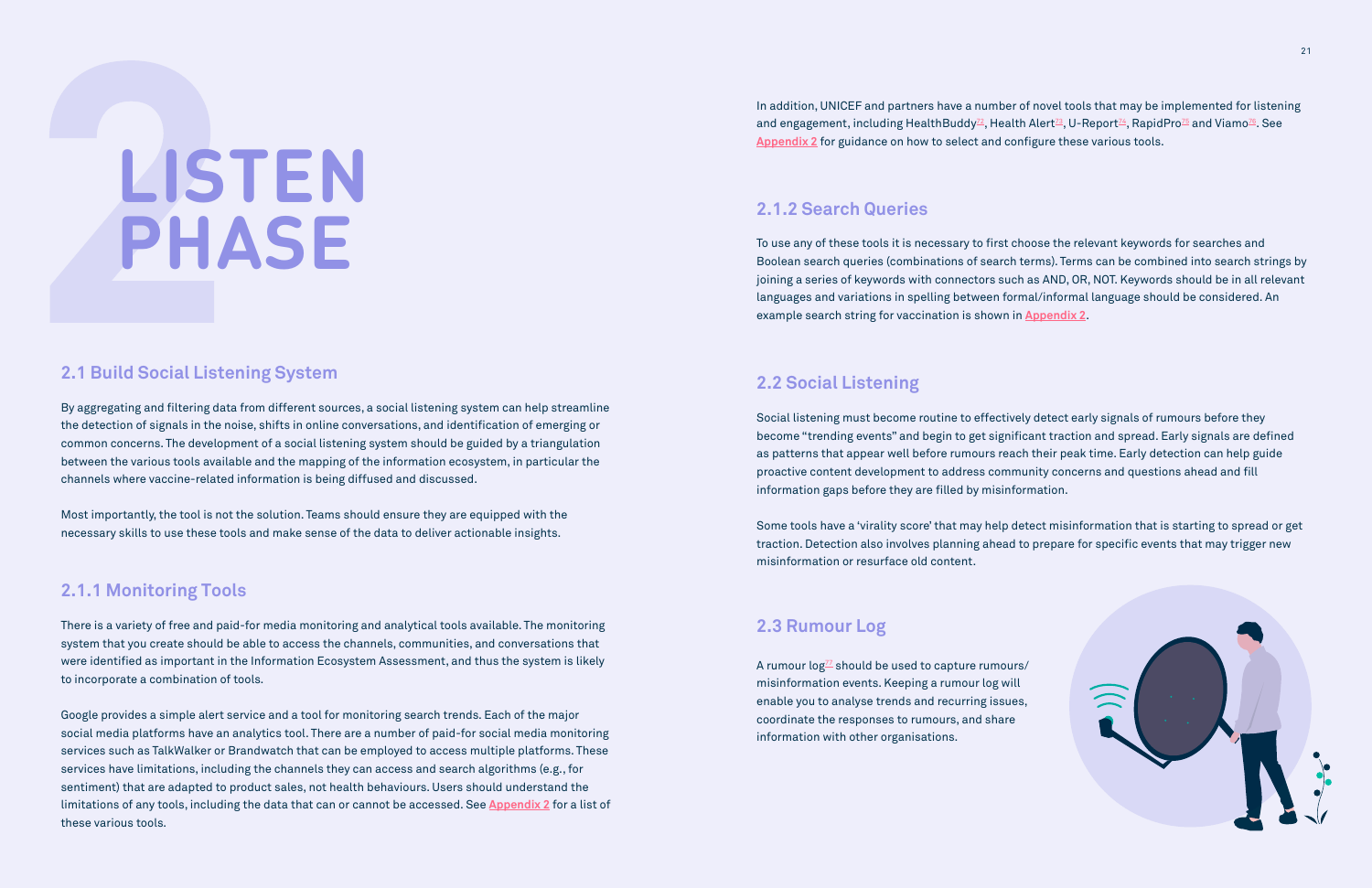Analysing the potential impact of misinformation in a structured way helps to triage rumours and identify the rumours that require a response. Developing a Standard Operating Procedure (SOP) for recording new challenges, verifying and assessing the impact of misinformation, and tracking trends make it easier to share intelligence between partners.

# **UNDERSTAND PHASE**

Not all rumours are false; many contain a grain of truth. It can be challenging to determine conclusively whether something is true. The process requires some investigative work to piece together as much information as possible.

Begin by following the 5 Pillars of Verification<sup>[78](https://firstdraftnews.org/wp-content/uploads/2019/10/Verifying_Online_Information_Digital_AW.pdf?x65316)</sup>

#### **3.1. Assess Misinformation**

#### **Provenance**

Are you looking at the original account, article or piece of content?

#### **Source**

Who created the account or article, or captured the original piece of content?

#### **Date**

When was it created?

#### **Location**

Where was the account established, the website created, or the piece of content captured?

#### **Motivation**

Why was the account established, the website created, or the piece of content captured?

Develop a library of factual information and, where possible, consult with experts who can help determine whether the information is correct. This will help to unpack the rumour and deepen your understanding of why the rumour was so virulent. Access to fact sheets and to experts can also help in crafting an appropriate and accurate response.

The potential impact of a rumor should be assessed before any response is formulated, which requires a strong situational understanding. The first task is to understand who is starting and spreading rumours, where the information is circulating, what concerns and stories have traction, how fast and far it is spreading, and why the rumour has taken hold. Questions that could inform this assessment include:

**Would a response actually just give oxygen to the misinformation, causing it to spread further?**

**What happens if nothing is done?**

**Are there other facts or events that you should wait for the outcome on before deciding? Is there additional expertise to be sought?** 

| n<br>1 | What is the reach and scope of the<br>misinformation?                    |
|--------|--------------------------------------------------------------------------|
|        | What is the likelihood of spread or<br>escalation?                       |
|        | Could it erode general trust in vaccination or<br>in a specific vaccine? |
|        | What is the capacity to respond?                                         |



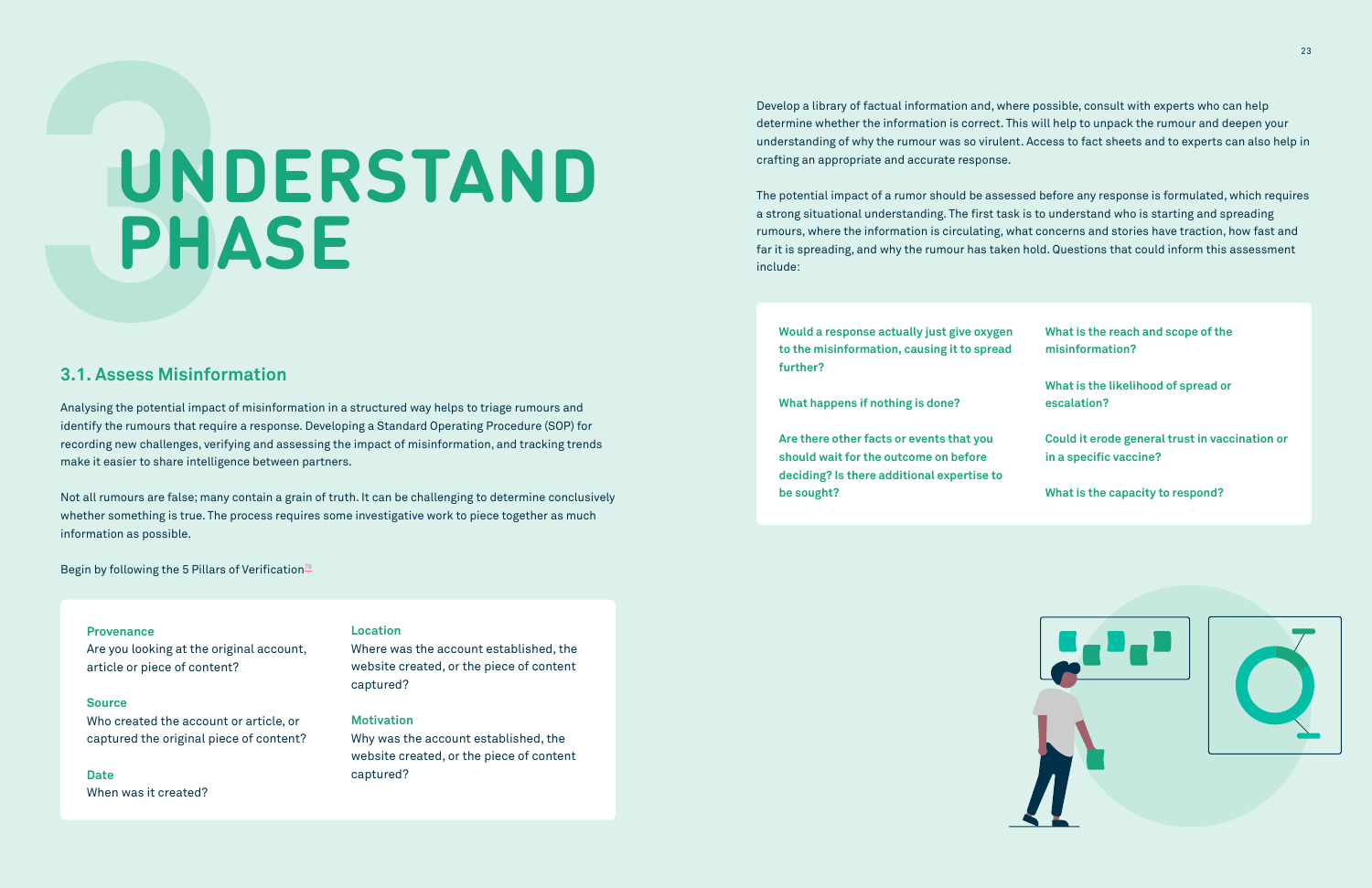**Figure 3.** Example risk evaluation matrix.



| <b>INDICATOR</b>                                                    | <b>LOW RISK</b>                                                | <b>MEDIUM RISK</b>                                           | <b>HIGH RISK</b>                                                            |
|---------------------------------------------------------------------|----------------------------------------------------------------|--------------------------------------------------------------|-----------------------------------------------------------------------------|
| <b>RISK TO VACCINE</b><br><b>HESITANCY &amp;</b><br><b>DEMAND</b>   | Low risk to vaccine<br>demand                                  | Potential to<br>trigger hesitancy<br>to vaccinate            | Potential to lead to<br>vaccine refusals                                    |
| <b>REACH AND</b><br><b>SCOPE OF</b><br><b>MISINFORMATION</b>        | Limited potential<br>reach or scope                            | Moderate potential<br>reach or scope                         | Wide or cross-country<br>reach or scope                                     |
| <b>LIKELIHOOD</b><br><b>OF ISSUE SPREAD</b><br><b>OR ESCALATION</b> | Unlikely to spread<br>in community<br>or online                | Spreading in<br>community and/or<br>online                   | <b>Spreading rapidly</b><br>in community<br>and online                      |
| <b>RESPONSE</b><br><b>CAPACITY</b>                                  | Strong messaging and<br>capacity in place                      | Limited existing<br>messages & resources<br>to manage crisis | Limited existing<br>messages and<br>capacity exceeded                       |
| <b>GENERAL</b><br><b>PUBLIC TRUST</b>                               | Remaining trust in<br>government, health<br>services, vaccines | Reduced trust in<br>government, health<br>services, vaccines | Outward displays of<br>mistrust government,<br>health services,<br>vaccines |
| <b>RESPONSE</b>                                                     | Monitor closely,<br>consider prebunking                        | Debunk, raise<br>trusted voices                              | Debunk, raise<br>trusted voices                                             |

**Figure 4.** Inoculating against specific misinformation

An example risk evaluation matrix is shown below, and **Figure 4** shows a simple algorithm to follow.

Social analytics need to turn interesting data into actionable insights to be useful. It needs to answer the question *"So what, who cares?"* for the teams who are engaging with communities. Insights reports should be first developed with the RCCE taskforce or other teams involved in engagement and communications in a country to ensure that the content is clear and actionable. Many end users may not have much experience with social media monitoring for example. Reports should be short and could include:

A short top-line summary with key insights and recommendations for action.

Sections on the key themes identified with:

 • examples of disinformation relating to these issues, including where and how it is circulating; • key interactions and engagements, including who is picking it up and circulating it (journalists, influencers, known vaccine-critical accounts, etc), in which networks or communities is it

• what are the target audiences of the disinformation, what disinformation techniques are being

- 
- circulating, and who the audiences are;
- used, what are the possible motives of the authors or spreaders;
- data);
- 
- and a summary and actionable recommendations.

• trends and changes in tone and attitudes (can be enriched by any behavioural insights or polling

• what is the potential impact of misinformation on audience's attitudes and health behaviours;

#### **3.2 Actionable Insights**

Lead with the fact

Make it clear, relevant, sticky



**FACT**

(antigen)

Misleading tactics alert!

**WARNING**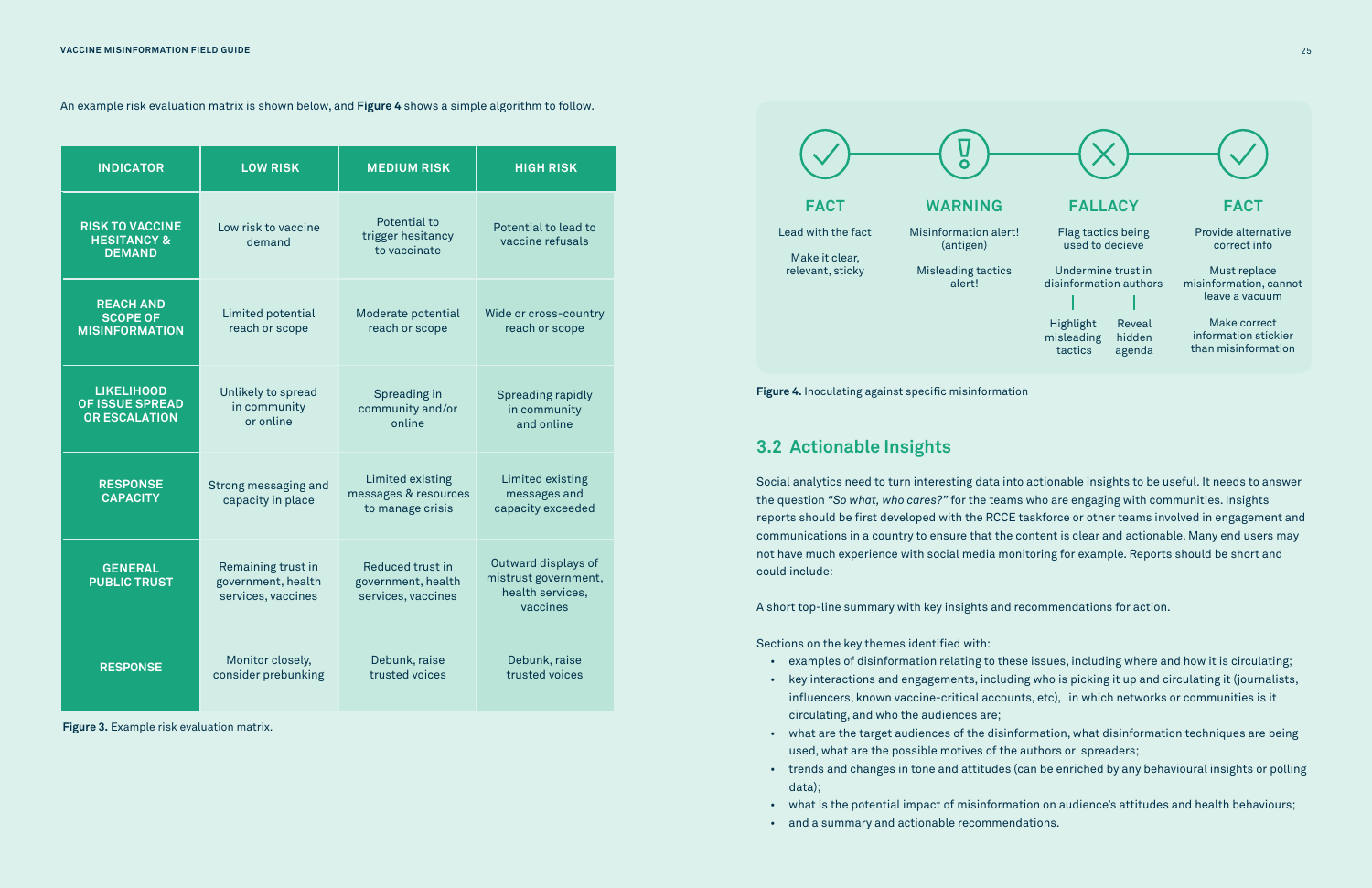Regularly disseminate this content through the channels that are hosting vaccine-related conversations, and consider novel push tools that may reach those with limited or no internet access (e.g., radio, Internet of Good Things<sup>83</sup>). Use this content to connect with and amplify existing trusted pro-vaccine voices. Galvanise new voices to join the conversation such as health professionals<sup>[84](https://www.shotsheard.org/)</sup>, youth<sup>85,86</sup>, and religious leaders.

Misinformation loves a vacuum. Ensure that people searching for information can easily find credible, accurate, and relevant information on vaccines, infectious diseases and immunity in their language. The content should be relevant is available to people searching for in formats that will resonate. Curate and aggregate existing content into content hubs<sup>[79](https://www.who.int/vaccine_safety/initiative/communication/networkvaccine_safety_websites/en/),80</sup>, including websites of trusted organisations<sup>[81](https://www.unicef.org/immunization/parents-frequently-asked-questions-vaccines)[,82](https://www.who.int/vaccines/questions-and-answers/q-a-on-vaccines
)</sup>, and create country-level local-language hubs of vaccine information. See **[Appendix 3](#page-21-0)** for tips on how to create sticky content.

Warning labels that flag misinformation on social media may reduce the perceived credibility of the false information and users' intentions to share<sup>88</sup>. Any cues or processes that redirect people to reliable information, or simply increase the effort required to share misinformation may reduce its impact $89$ . Engagement with social media platforms to encourage such measures may improve the hygiene of the local communication ecosystem $90$ , but it may also be possible to directly encourage social media users to not share and even refute misinformation $91$ .

Helping people to critically evaluating the accuracy of information and sources can reduce the influence of misinformation and the likelihood that people will share $92$ . Short online courses and school curricula that may increase media and health literacy are listed in **[Appendix 6](#page-26-0)**. Finland has implemented a national curriculum of information literacy and critical thinking curriculum, and is currently considered the country the most resistant to misinformation<sup>93</sup>.

To limit the impact of misinformation, amplify trusted online voices such as UNICEF, WHO and public health agencies $\mathbb{S}^7$  and partner channels, and connect with those who influence public attitudes on health and social issues (the information ecosystem assessment will have mapped out trusted influencers). Build diverse coalitions and equip them to address misinformation.

# **ENGAGE PHASE**

#### **4.1 Shape the Agenda**

#### **4.2. Prevention**

There are a few strategies that have been shown to prevent misinformation from sticking in the first place.

#### **4.2.2 Media and Health Literacy**

It is critical to ensure that influential networks (including media organisations) have the context and data that they need to present reliable information. Empower journalists with toolkits and training that helps them to know misinformation when they see it (see **[Appendix 6](#page-26-0)**). Work with fact-check organisations and resources to verify misinformation. Connect journalists with experts on vaccination by liaising directly with news organisations and with professional networks.



#### **4.2.1 Simple Warnings**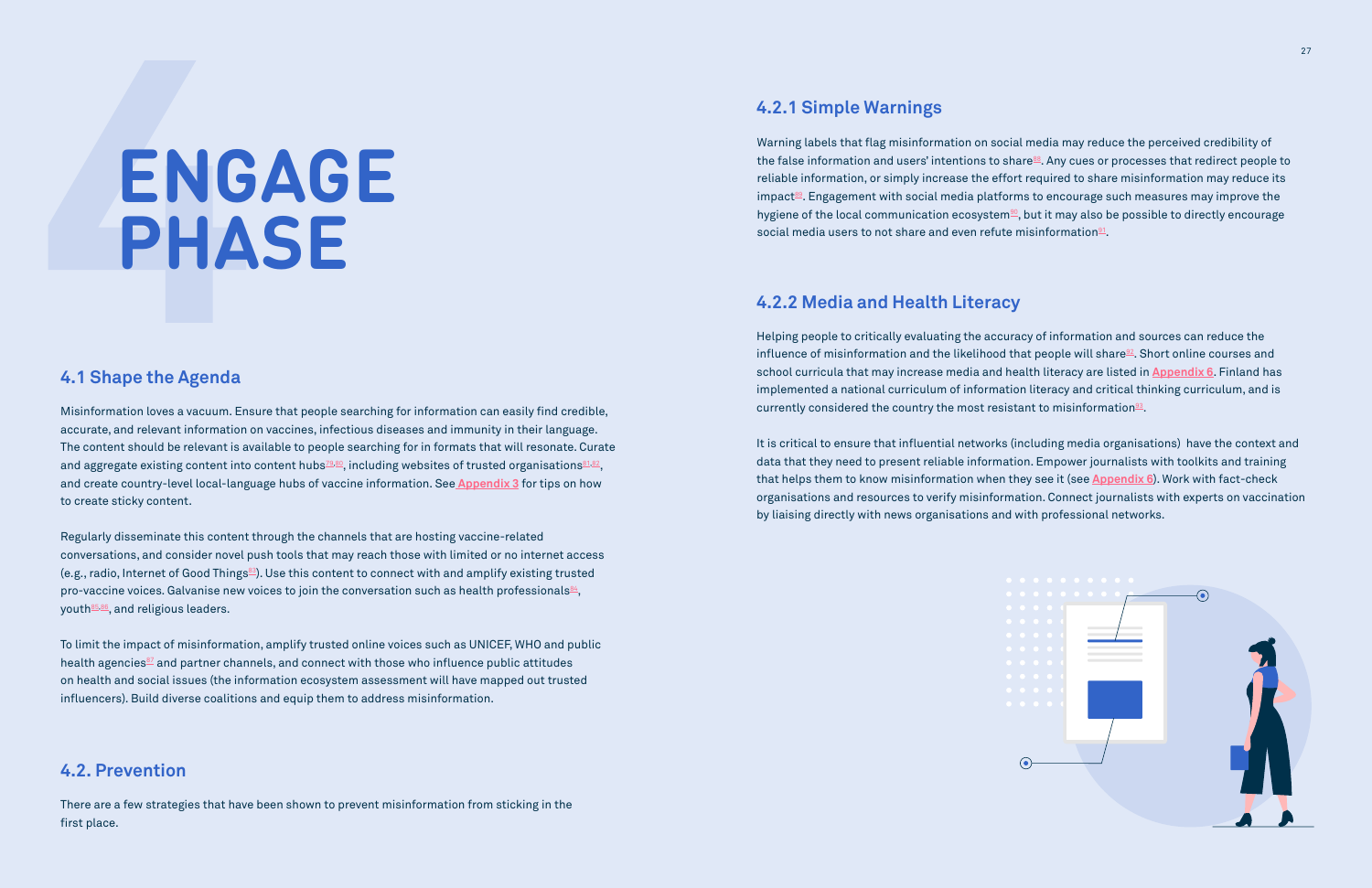#### **4.2.3 Inoculation (Prebunking)**

#### **4.3. Debunking**

#### **4.2.4 Inoculating at Scale**

Emerging evidence shows that it is possible to pre-emptively debunk, or prebunk, misinformation before false beliefs have a chance to take hold<sup>94</sup>. People can be '*inoculated*' against misinformation by being exposed to a weakened version of the misleading tactics used in misinformation or the hidden motives of the disinformation authors, and a refuted version of the message beforehand<sup>[95,96](#page-29-0)</sup>. Just as vaccines generate antibodies to resist future viruses, inoculation messages equip people with counter-arguments that potentially convey resistance to future misinformation, even if the misinformation is congruent with pre-existing attitudes.

One benefit of inoculations is their potential to convey an "umbrella of protection", providing resistance not just against a single argument but multiple arguments, and even across different topics. Inoculations that focus on specific rhetorical techniques in one area (e.g., tobacco misinformation) have been found to effectively inoculate against the same technique in another area (e.g., climate change) $98$ .

Common misleading tactics of science-related misinformation include, for example, cherry-picking of data, or reference to fake experts. A taxonomy of the tactics used in misinformation is available in the **Conspiracy Theory Handbook**[97](#page-29-0). Another strategy is to highlight the ulterior motives for creating and disseminating vaccine disinformation, which can undermine people's trust in that information.

Inoculation may be effectively taken to scale with some games and apps that prebunk misinformation. The Bad News game which casts players in the role of a misinformation creator increased players' ability to spot misinformation and decreased its credibility in their eyes<sup>99</sup>. [Appendix 6](#page-26-0) lists some examples.

There is emerging evidence to support the careful debunking of specific myths or rumours. If a rumour has been assessed as medium or high risk, development of debunking content which may help provide specific immunity to specific misinformation. An inoculating message highlights not only that a message is false, but explains *why* it is false, and what may have led people to believe the falsehood in the first place, and it includes the facts in simple, clear terms. After an expert review of the literature, the **Debunking Handbook 2020**[100](#page-29-0) proposes the combination for a debunking message shown in **Figure 5**.



**1. Fact** 

Lead with the truth, state the facts clearly. Do not try to refute the misinformation, just state what is true.

**2. Warning**

An explicit warning that misinformation is coming, which may contain a weakened version of the

misinformation. Only repeat the misinformation once.

**4. Fact** Repeat the truth. This is crucial because the alternative correct information fills the mental 'gap' generated by the correction. Make the facts 'stickier' than the misinformation (see **Appendix 3** for tips).

**3. Fallacy**



Explain why the misinformation is wrong and, as with prebunking, explain the specific misleading tactics being employed, or highlight the hidden motives of the authors of the disinformation.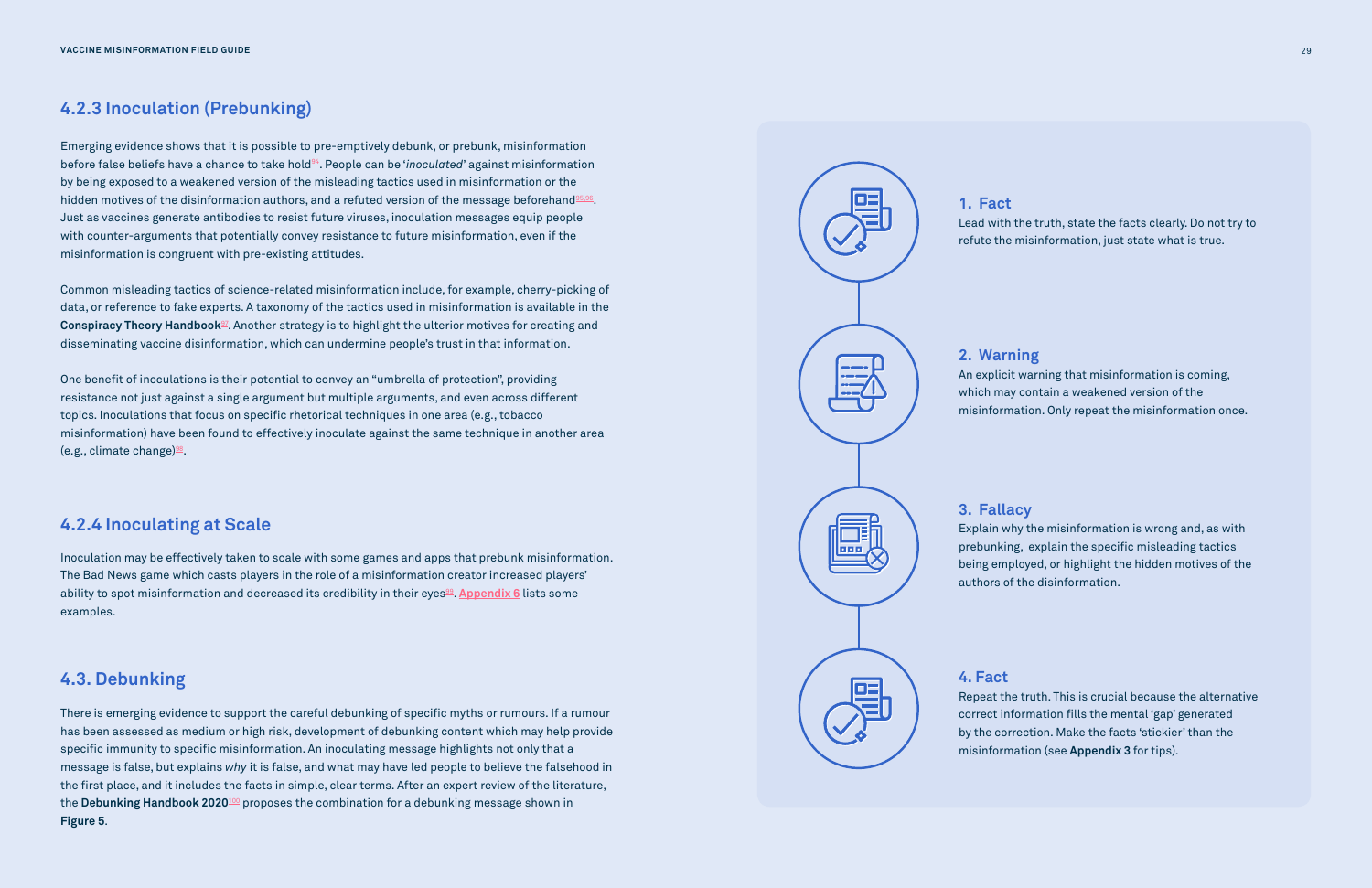Public health agencies and other expert organisations are consistently trusted and effective voices, and are encouraged to raise their voice in social media<sup>103,104</sup>. Health professionals are among the most trusted sources of health information and a provider recommendation to vaccinate significantly may increase vaccine uptake<sup>[105](#page-29-0)</sup>. A multicountry study found that trust in scientists was consistently associated with decreased susceptibility to misinformation $^{\underline{106}}$ .

Mistrust may be as important as *misinformation* in formation of beliefs in conspiracy theories $^{\text{107}}$ , thus anything (and anyone) that helps to build trust with the audience may help unstick misinformation, especially with vaccines.



Relationships with community leaders and media and social media influencers can be leveraged to address the rumour. Building and maintaining a network of relationships requires time, resources and skills. Speaking local languages and understanding the cultural and political context is vital.

It is important to implement metrics and qualitative assessment of outputs, outcomes and impact of response to disinformation. As the information ecosystem evolves, your keywords and algorithms may need to change and evolve. Capture lessons learned that can inform future actions.

When creating an evaluation protocol, distinguish between performance evaluation and outcome evaluation. Examples of performance metrics and outcome metrics are provided in **[Appendix 5](#page-25-0)**. The main difference between the two is that performance metrics typically include interim measures that provide directional evidence that an effort is having an impact, whereas outcome metrics indicate verifiable shifts in knowledge, attitudes, and behaviour have occurred. Some of the metrics below apply to both misinformation and the response to misinformation, such as impressions, page views, reach, and frequency. It is important to measure the performance of both in order to be able to compare the relative impact of one to the other. Ideally, one of the first actions of misinformation management would be to select performance and outcome measures and establish a baseline to compare on-going efforts against.

#### **4.4 Trustworthy Communicators**

The bedrock of vaccination demand is public trust<sup>101</sup>. Credible information alone is not enough, the information source or communicator also must also be credible, expert and trustworthy. A recent study showed that trustworthiness was actually more important than expertise when addressing vaccine misinformation<sup>102</sup>.

**Figure 5**. Deciding when to engage



See **[Appendix 4](#page-23-0) 4.5 Quantify Impact** for examples of inoculating messages. The recommendations here are based on the approach proposed in the **Debunking Handbook 2020**[100.](#page-29-0)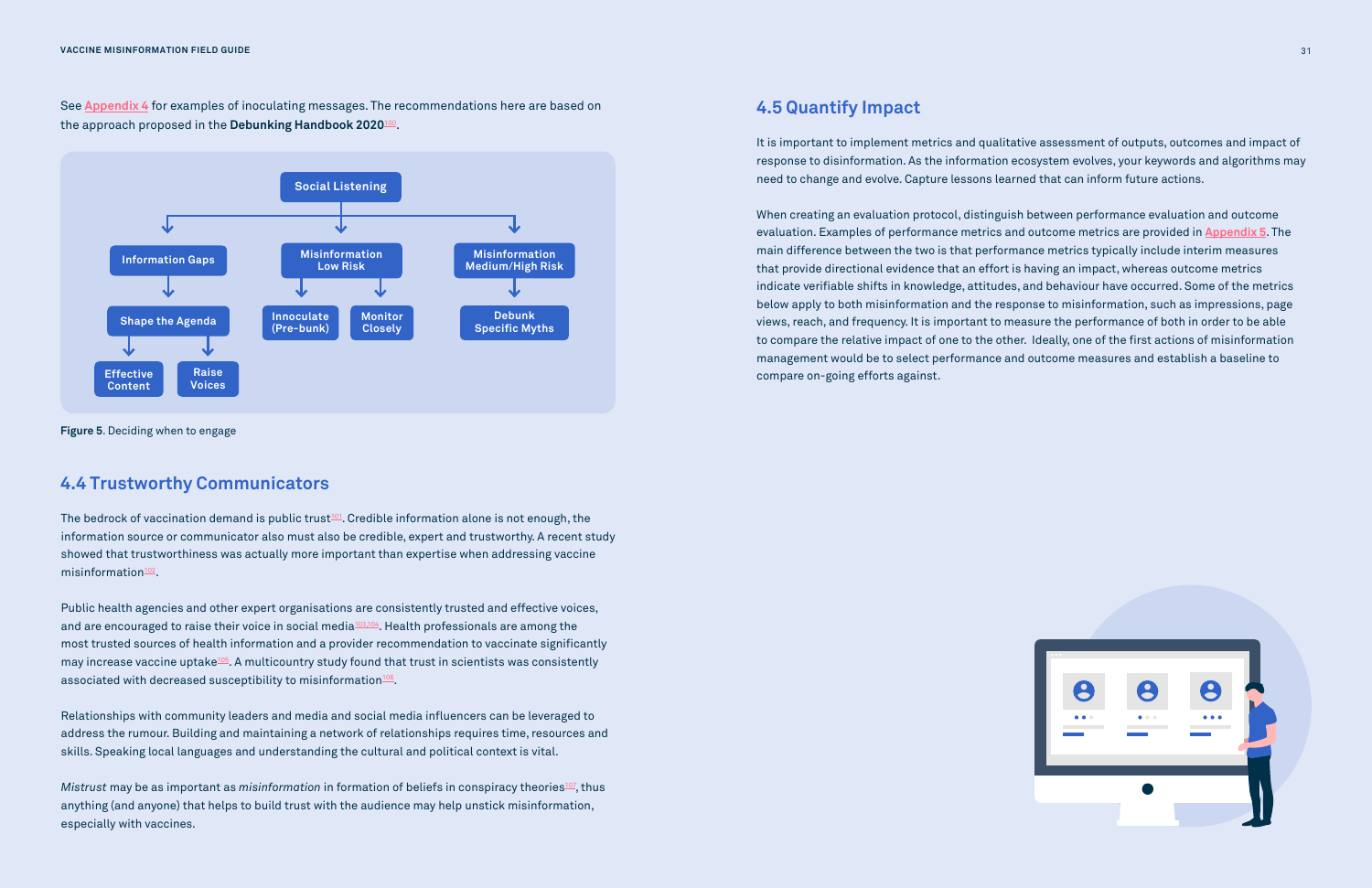# **CONCLUSION**

## **The infodemic of vaccine misinformation is a public health threat.**

 $\beta$ 

It undermines the enormous progress delivered by immunisation programmes and jeopardises campaigns to deliver nOPV and SARS-CoV-2 vaccines.

### **The task ahead is significant, but inaction is not an option.**

To effectively address misinformation, resilient health systems need to build capacity in new areas. Infrastructure, tools and skills must be developed to support social listening. This will deepen understanding and empower engagement.



#### **It is possible to immunize against misinformation.**

Drawing on social sciences research, evidencebased interventions can help to debunk and pre-bunk potentially damaging rumours. Coupled with fostering strong relationships with professional media, social media platforms, health professionals and other trusted actors, the full benefits of vaccination can be realised.



### **Social listening should access online and offline data sources.**

This could include social media, mainstream median, and community feedback. All the data needs to be aggregated, analysed, and used to inform debunking of misinformation and fostering of positive conversations around vaccines.



### **Local actors play a role in mitigating the impact of disinformation and misinformation.**

Strong, robust social mobilisation and community engagement for vaccine promotion will contribute to building public trust. Together, skilled individuals, motivated organizations and modern tools can mitigate the risks of rumours and negative information about vaccines.

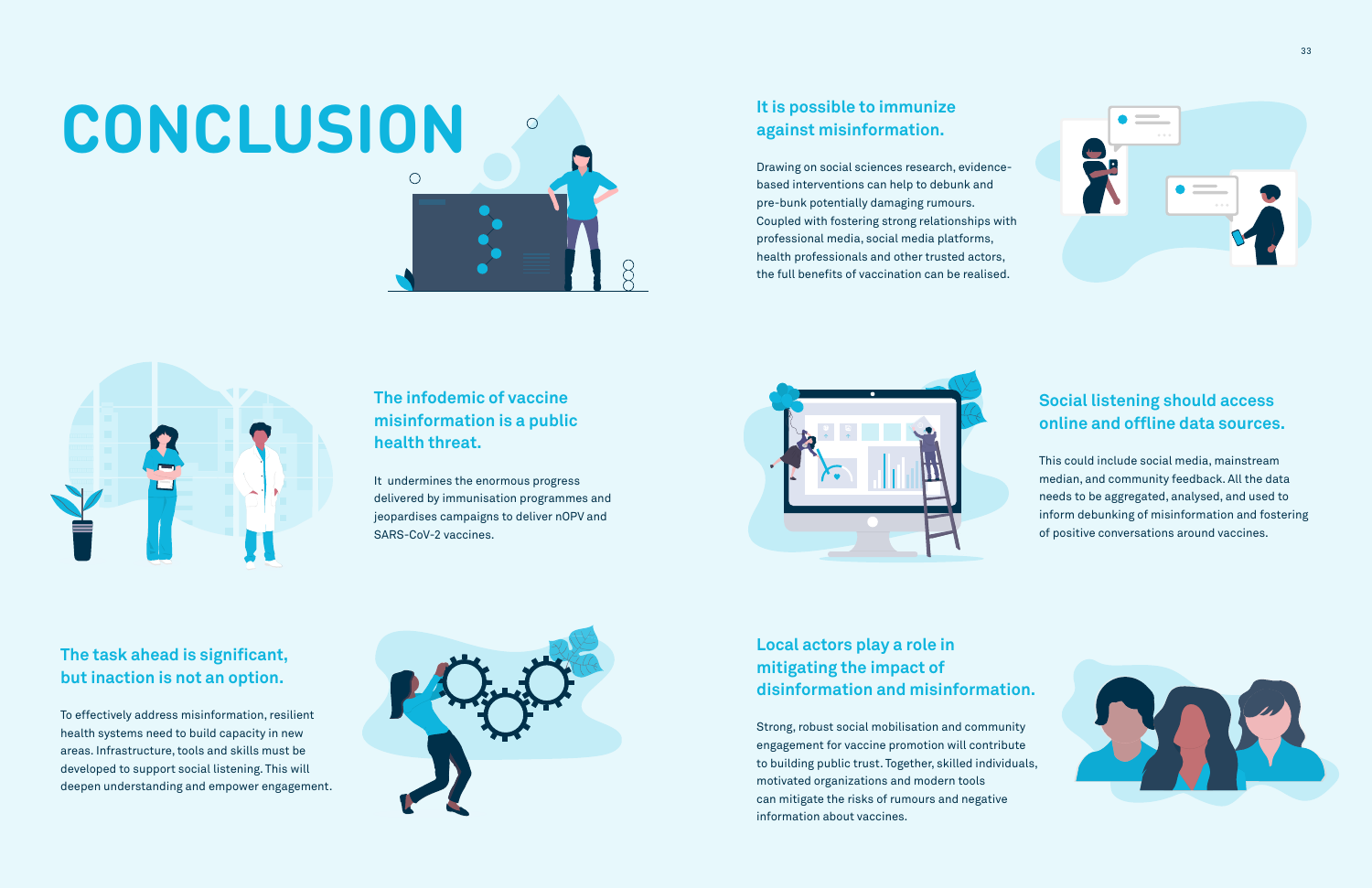In April 2019, videos of unconscious children lying motionless on hospital beds began circulating in Pakistan. The clip features a man claiming that the boys began sick after receiving the polio vaccine, adding that unnamed authorities would 'take us away' if they refuse to administer the vaccine.

The videos spread like wildfire, prompting 25,000 children to be taken to hospital in the city of Peshawar for fear that they were at risk due to vaccines they had received. By the end of the week, the number of hospitalisations linked to the videos was estimated to be 45,00[0108.](https://firstdraftnews.org/latest/how-fake-videos-unravelled-pakistans-war-on-polio/) A mob of 500 people set fire to a clinic in Peshawar, leading to the death of two police offers and a health worker. Five days after the misinformation outbreak, authorities suspended anti-polio campaigns leading two million children to miss out on immunization.

A study by First Draft<sup>[109](https://firstdraftnews.org/long-form-article/first-draft-case-study-understanding-the-impact-of-polio-vaccine-disinformation-in-pakistan/)</sup> revealed that the staged scenes gained more than 24,000 interactions on Twitter within 24 hours, with their impact further amplified by Facebook and WhatsApp. Some professional media and political organizations shared the videos with ineffective caveats and disclaimers, fuelling their spread rather than effectively blunting their impact.

The video was a deliberate attempt to undermine polio eradication efforts in one of two countries where the diseases are still endemic. Polio vaccination has been the target of rumours and misinformation for decades. Conspiracy theories have included false claims of a western plot to sterilise Muslim women and inaccurate reports that vaccines contain ingredients forbidden by Islam.

The experience illustrated the power of visual communication in spreading emotional disinformation on social media platforms. Social media companies have stepped up their efforts to limit the spread of dangerous misinformation and to direct users to reliable sources of information when they use vaccine keywords in their searches. By improving their capacity to identify and address rumours, authorities can seek to slow or stop the spread of disinformation before it derails immunization efforts.



# **APPENDIX 1: CASE STUDIES**

### **Case Study I: Polio in Pakistan: Fake videos fuel mistrust**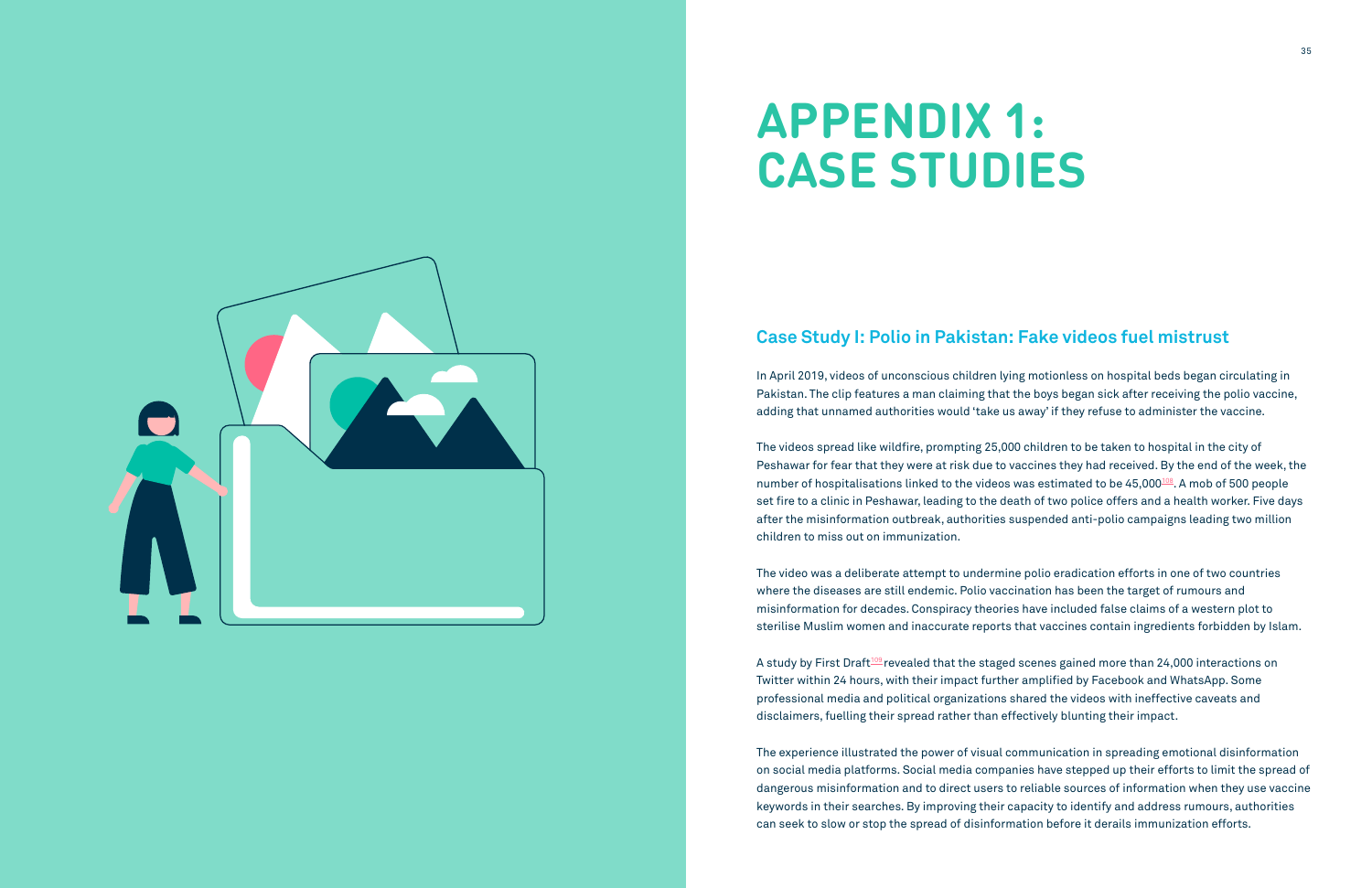In 2016, the Philippines became the first country to launch a nationwide vaccination campaign against dengue fever – a disease which is endemic in the region and puts a significant burden on public health and the health system. Two years later the campaign was suspended, controversy swirled online, and trust in all vaccines was strained $110$ .

The government shut down the vaccination programme which had been introduced by their predecessors, sparking a deluge of online conspiracies under the hashtag #denggate. Politicization of a scientific issue, coupled with a lack of clear medical consensus left an opening for anti-vaccine voices, amplifying the concerns of parents. A deep decline in public trust in immunization followed: confidence in vaccine safety fell from 82 percent in 2015 to 21 percent in 2018 $^{\rm 111}.$ 

The problem with the misinformation circulating about the safety of the dengue vaccine was that it grew from a grain of truth. A review by the vaccine's manufacturer in late 2017 pointed to rare cases where the vaccine could increase the risk of severe dengue illness. People who had not had the disease prior to being vaccinated were at risk of hospitalization and, potentially, death if there were subsequently infected by one of the four strains of the virus the causes dengue fever.

The Human Papilloma Virus (HPV) vaccine is used in more than 100 countries where it is successfully reducing infections with a cancer-causing virus $114,115$ . Along with screening and treatment, HPV vaccines are part of a strategy that could ultimately eliminate cervical cancer<sup>[116](https://www.who.int/news/item/19-08-2020-world-health-assembly-adopts-global-strategy-to-accelerate-cervical-cancer-elimination#:~:text=Projections%2520show%2520that%2520achieving%2520the,could%2520be%2520averted%2520by%25202120)[,117](https://www.nature.com/articles/d41586-020-01036-x)</sup>. Despite its potential, the HPV vaccine has been beset by false rumours which have damaged vaccine programmes in Japan<sup>118</sup>, Denmark<sup>119</sup> and Ireland<sup>120</sup>.

The dengue vaccine controversy has been blamed for the decline of vaccine coverage and subsequent cases of polio $^{112}$  and measles $^{113}$ . It is a stark reminder of how quickly anti-vaccine ideas can take hold, particularly in the absence of clear and consistent messaging from medical and political leaders. It also illustrates the extent to which controversy in one vaccine immunization program can pollute public perceptions of other vaccines.

A HPV Vaccine Crisis Communication Plan[121](https://globalhpv.com/document/crisis-communication-preparedness-and-response-to-support-introduction-of-the-hpv-vaccine-in-malawi/) was central to preparations for the vaccine's introduction in Malawi in 2018. The plan aimed to rapidly contain or limit the negative effectives of misinformation, rumours and misperceptions arising from incidences of adverse events following immunization (AEFI), whether real or perceived. It was designed to build, retain or restore trust and confidence in the vaccine and the vaccine delivery system.

#### **Key components of the crisis preparedness and response plan:**

- Systematically tracking rumours, misconceptions, and AEFIs at the field level
- Orienting all District Health Officers, PROs, and designated Spokespersons on the basics of assessing rumours and AEFIs, to respond effectively to any crisis
- Engaging with and sensitizing media-persons and broadcasters, at national and sub-national levels, prior to the launch of the HPV vaccine introduction
- Training all teachers and frontline health workers on the basic management of rumours, misperceptions, and AEFIs
- monitoring communication interventions

 • Using innovative SMS and WhatsApp-based platforms (e.g. the UNICEF RapidPro based U-Report system) for opinion polling, analysing perceptions, messaging, tracking rumours, and

This exemplary approach draws on a range of existing tools and positions health authorities to swiftly identify and address misinformation.

## **Case Study II: Dengue in the Philippines: How vaccine controversy spreads**

## **Case Study III: HPV in Malawi: Crisis preparedness ahead of vaccine rollout**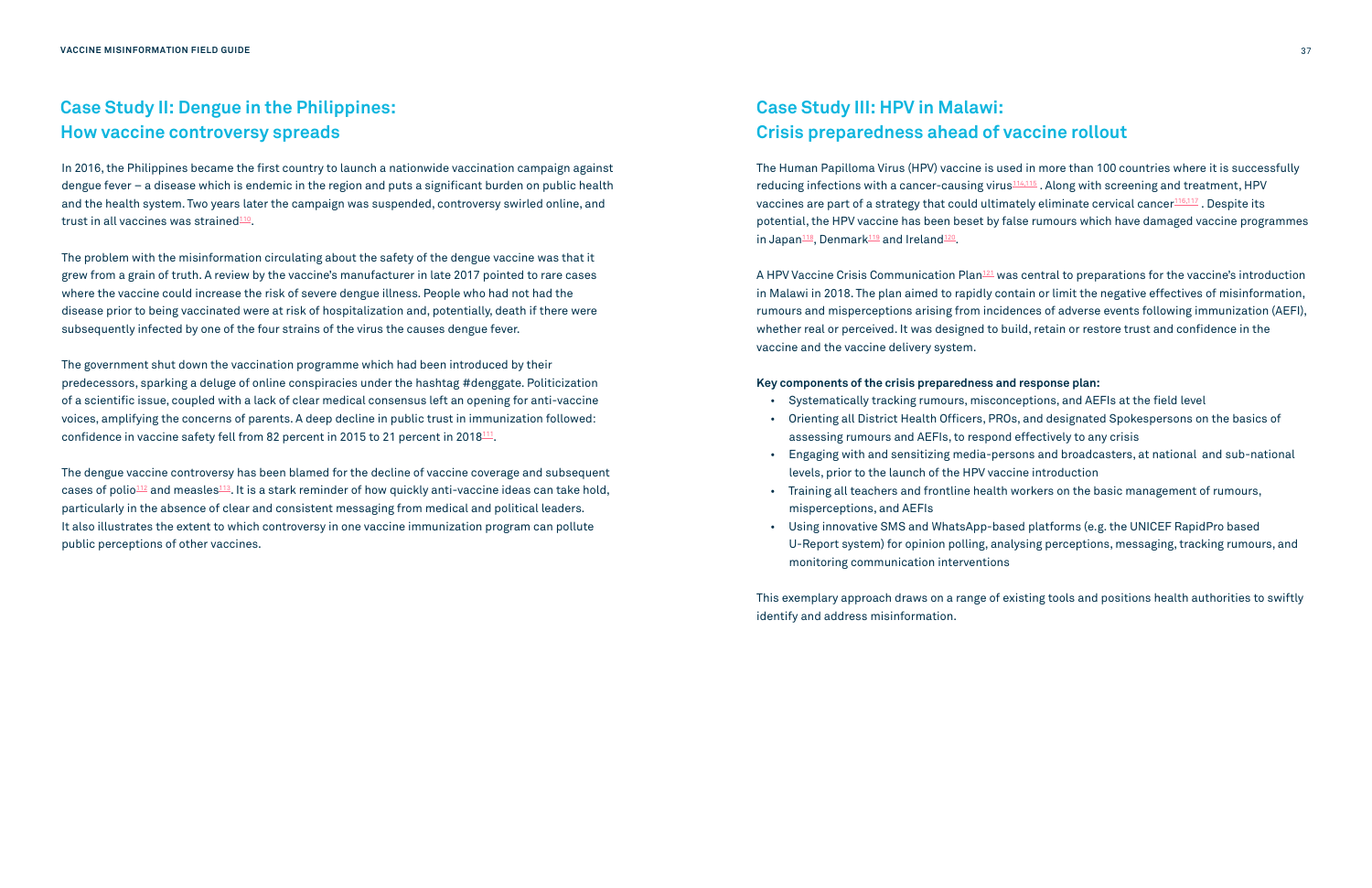<span id="page-19-0"></span>

## **APPENDIX 2: SETTING UP BASIC SOCIAL LISTENING SYSTEMS**

#### **EXAMPLE SEARCH STRING FOR VACCINATION**

*("vaccin\*" OR "vaccination" OR "vaccinations" OR "vaccine" OR "vaccines" OR "vaccinated" OR "vaccinate" OR "immunization" OR "immunizations" OR "immunize" OR "immunisation" OR "immunisations" OR "immunise" OR "informed choice" OR "medical freedom" OR "vaxxers" OR "antivax" OR "antivaxx" OR "antivaxers" OR "anti-vax" "anti-vaxers" OR antivaccination OR anti-vaxx)*

### **Choosing keywords, building Boolean search queries**

#### **Automatic News Alerts**

## **How to set up an RSS feed**

Search engines can play a central role in searching for information and news, as well as in rumour verification. Google accounts for approximately 90% of online searches worldwide. Like other search tools, including Yahoo, Bing, Baidu, Yandex, DuckDuckGo and others, Google uses Boolean logic. This is a mathematical expression of what you are looking for. For example, when you search for a combination of keywords such as "coronavirus vaccine", Google retrieves content that has "coronavirus" OR "vaccine". If the term is in quotation marks, only results with the exact phrase will be returned i.e. articles, images and videos with "coronavirus" AND "vaccine".

RSS feeds are an alternative way to collect and group content on topics of interest<sup>[122](#page-30-0)</sup>. RSS stands for Really Simple Syndication and is a way of monitoring multiple websites in one aggregated feed. There are a number of RSS readers, such as Feedly. Once you set up an account you can add new content by topic, website or RSS feed, creating lists of interesting websites or blogs in a similar way to Twitter or CrowdTangle lists. Once added, new posts will appear. It's really easy to use the interface to monitor the output once or twice a day to see new article.

Setting up **[Google Alerts](https://www.google.com/alerts)** for relevant keywords triggers alerts for specific keywords or combinations of keywords. Alerts can be further configured by language and region, providing a simple and easy way to monitoring online content. More complex requests combine keywords in ways that deliver alerts on a wide range of relevant topics.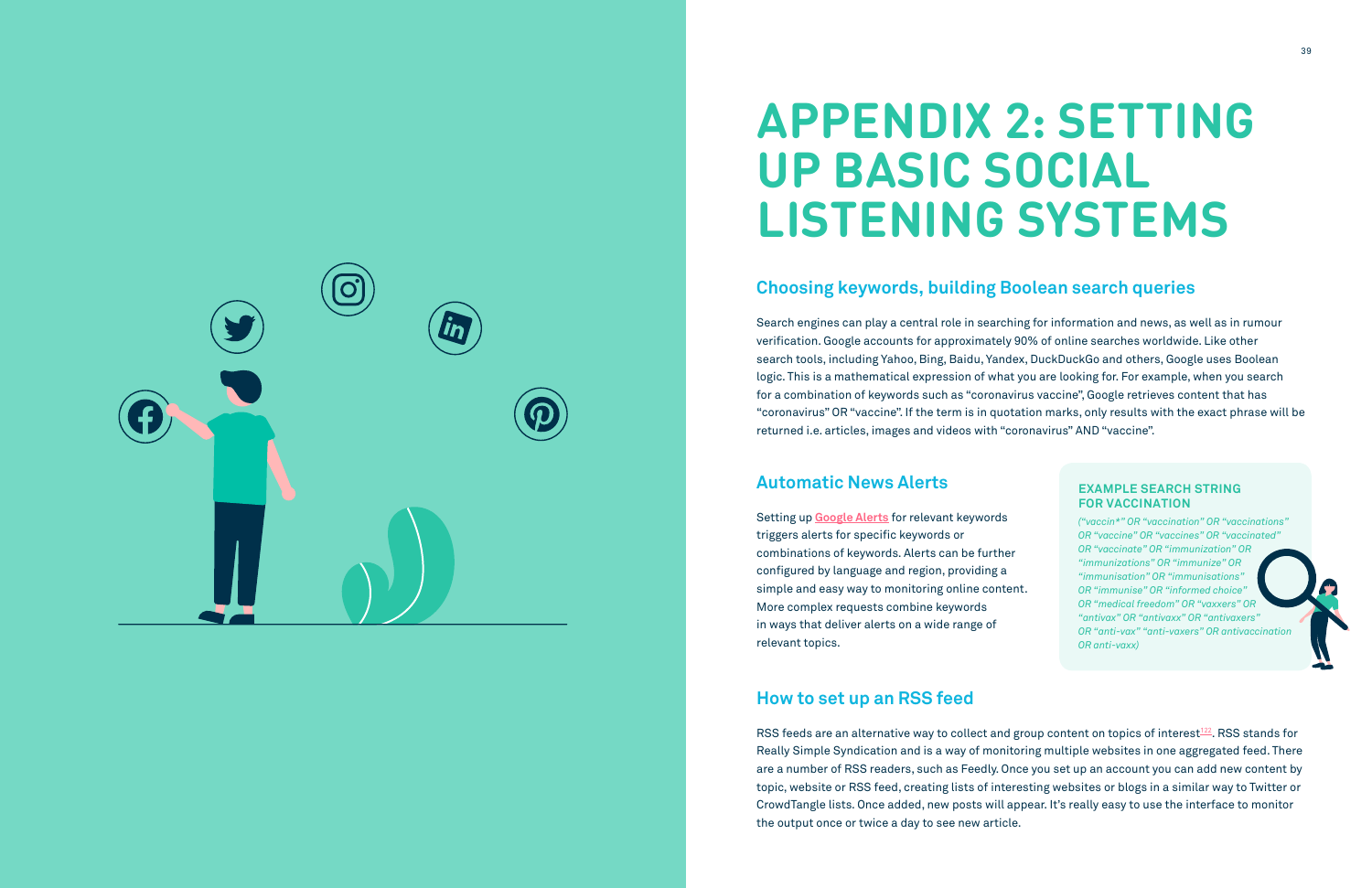**[Google trends.](https://trends.google.com/trends/)** Tracks the volume of searches for certain keywords on several channels including general web, Image search, New search and YouTube. It can compare results for different key words (up to 15). Results can be filtered by time, geography or even related queries. Can help in signal detection and tracking of shifts in conversations.

For a full guide to monitoring of different platforms see this **[guide](https://firstdraftnews.org/wp-content/uploads/2019/10/Newsgathering_and_Monitoring_Digital_AW3.pdf?x65316)** by First Draft.



#### In addition to the paid social media monitoring services, there are some free tools available.

**Twitter.** One of the easiest platforms to monitor, but be sure that the relevant conversations are happening here. Often used to identify break news. Twitter has an **[advanced search option](https://start.me/p/vjv80b/first-draft-basic-toolkit)** which gives an easy interface to mak e very specific queries, like only searching for tweets from or to specific accounts, during certain time periods, or containing particular types of content, like videos or links.

One of the easiest and most effective ways of navigating Twitter is with **[TweetDeck](http://www.wfsj.org/course/)**, a free and easy-to-use dashboard owned by Twitter. With TweetDeck, you can display an unlimited number of columns containing tweets from Twitter lists, search strings and specific accounts or activity all side-by- side, updating in real-time.



**Facebook and Instagram.** Facebook's native search includes a host of filters, including the ability to search for public posts in public Groups and Pages, for example. You can also search by date and by tagged location, as well as by media type, such as videos, photos or livestreams. The best tool for monitoring lists of Facebook and Instagram accounts is CrowdTangle, a platform owned by Facebook. Permission may need to be obtained to use this tool (journalists can request access for example).



**WhatsApp.** Closed groups, messaging groups and online ads can pose particular challenges when tracking the spread of information. They are often overlooked because they are not amenable to monitoring via search engines, RSS feeds or built-in analytics tools<sup>[123](https://firstdraftnews.org/wp-content/uploads/2019/11/Messaging_Apps_Digital_AW-1.pdf?x65316)</sup>. Nonetheless, they can be influential. WhatsApp is the most popular messaging app globally and its group chat function is well suited to amplifying the impact of information. One of the simplest ways of monitoring and researching WhatsApp for specific information is by establishing a tip line for particular topics so that people can submit misinformation that they come across.

**[Agora Pulse](https://www.agorapulse.com/)**: synchronises your social media accounts around the clock, offers unlimited reports and graphics of performance analytics, retains all your account data, compares your page with others on key metrics.

CO

**[Hootsuite](https://hootsuite.com/)**: a social media listening tool with specific search terms in real- time. Can be used to monitor mentions of your brand, products, or relevant keywords you are interested in. Also handy to track all of your social media accounts in one dashboard.



**[Iconosquare](https://pro.iconosquare.com/)**: allows effective management of conversations and your social media accounts. Also facilitates communication planning.

**[Sprout Social](https://sproutsocial.com/)**: a popular and user-friendly social media management software – contains tools such as social performance reporting, advanced social analytics, social monitoring and listening tools, and advanced social listening (at the moment does not include visual networks such as YouTube).





Social listening should incorporate offline sources of insights as well. For example, many mechanisms exist for collection of community feedback, and some news sources are not online.

#### **Monitoring Web Search Activity**



#### **Platform Analytics**

#### **Social Media Monitoring**

agora

#### **Offline Sources of Insights**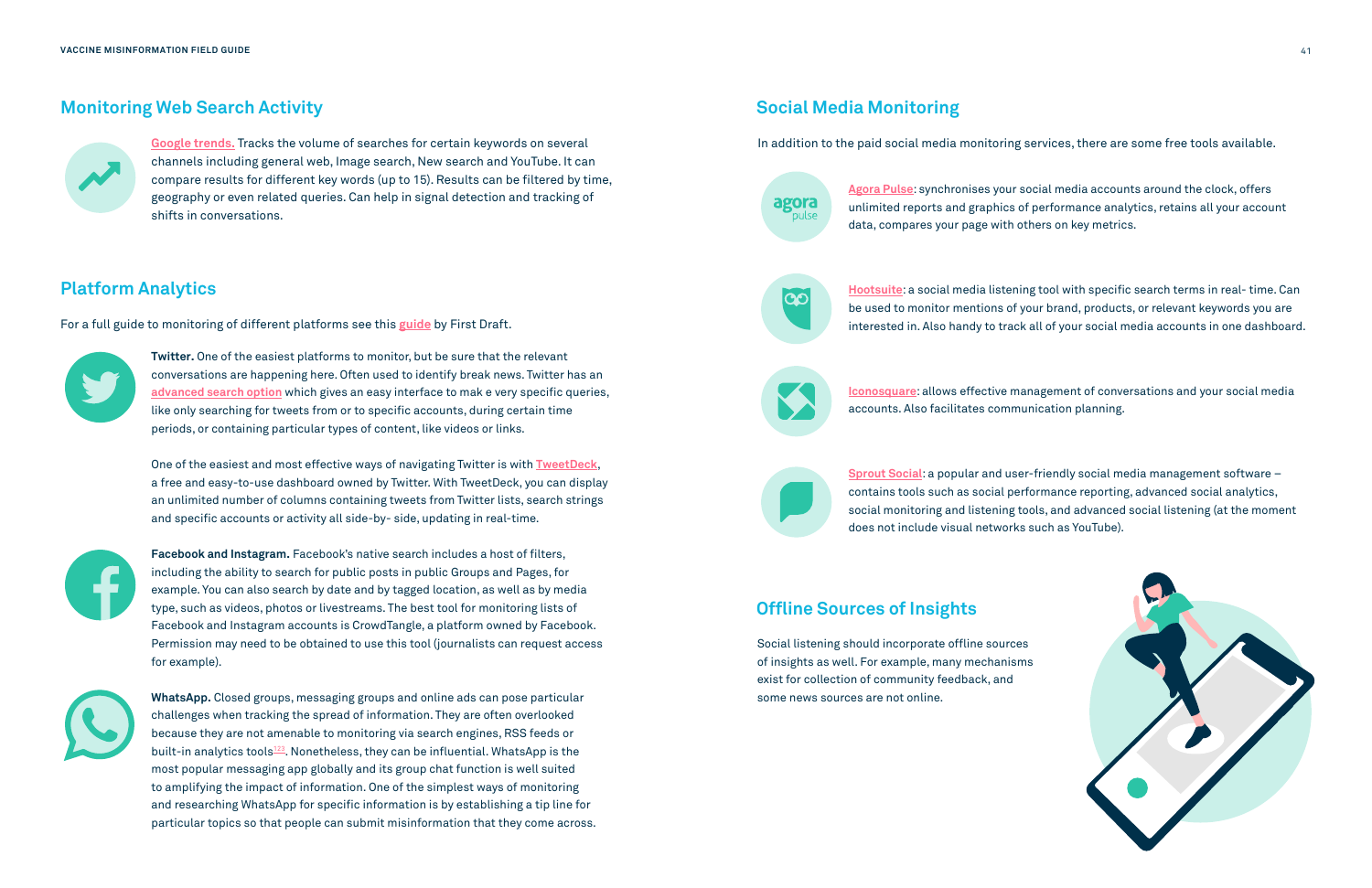Evidence suggests that anti-vaccine messages are 'stickier', i.e. grab attention and stick in the memory, than pro-vaccine messages<sup>124</sup>. Anti-vaccine websites and social media accounts use persuasive techniques that tap into parents' values and lifestyles; they tend to be more emotionally resonant, salient and visual<sup>125</sup> than official communications<sup>126</sup>. Here are 5 tips for making vaccinepromoting content stickier than misinformation. Combining these tips may help optimise the impact of pro-vaccine and inoculating content $83$ .

**Emotion.** Elicit an emotional reaction. Create designs that stand out and remain memorable by appealing to our emotions—with surprise, curiosity, or urgency. Beware however of fear appeals, which may backfire<sup>[127](#page-30-0)</sup>.

<span id="page-21-0"></span>

# **APPENDIX 3: FIVE TIPS TO MAKE YOUR CONTENT STICKIER THAN DISINFORMATION**

We are more likely to do something that our attention is drawn towards.

**Visuals.** A picture is worth a thousand words. Visuals can attract attention, facilitate information processing and retention, and help people understand numbers and risks. Plus, they can simplify information processing.

**Personalise.** Show personalized content. People respond strongly to messaging that is customized and relevant based on their behaviors, interests, and values.



## **1. Capture Attention**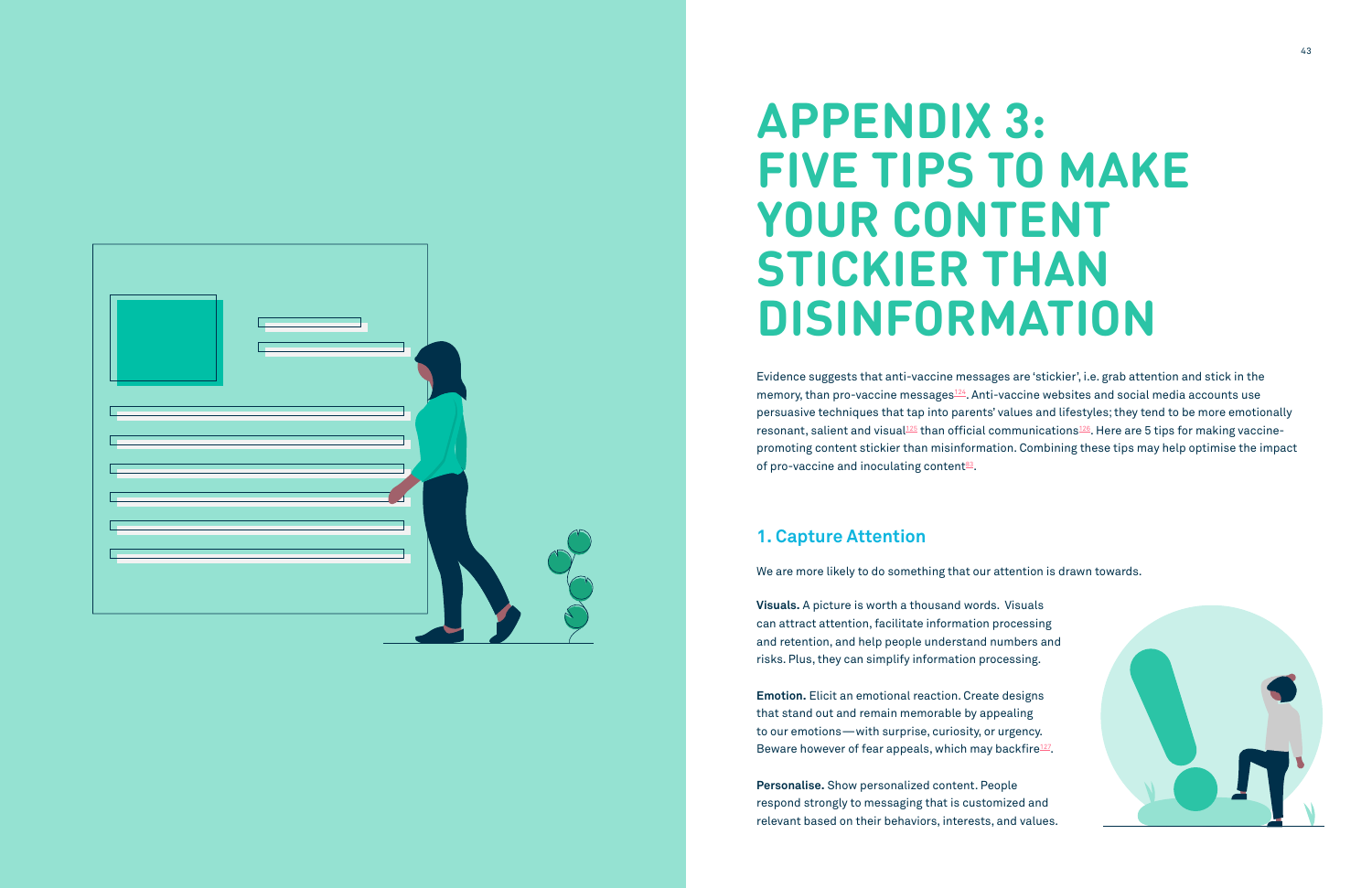

**Repeat.** Repeating (positive!) messages increases cognitive fluency. Words seen before become easier to see again. In contrast, if someone strains to understand they are more likely to be vigilant and suspicious $129$ .

**Keep it clear.** Information is more likely to stick the more easily it can be processed and the more familiar it feels. Or, when a communication is easy to read and understand, it seems more familiar, and familiar feels true $128$ . Provide clear, straightforward content, that is easy to understand and easy to remember. Eliminate jargon, keep language simple, present the key message early, use simple fonts and high contrast colours.

The information needs to be credible (peer-reviewed scientific research), relevant to target audience, and the source or communicator also needs to be credible (trustworthiness more important than expertise). Anything and anyone that helps to build trust with the audience will help unstick misinformation, especially with vaccines<sup>[130](#page-30-0)</sup>. We understand our world through stories as much as  $\blacksquare$ 



**Social norms.** Social norms offer implicit guides for our behaviour. Explaining that the majority of people adopt a certain behaviour (descriptive norm), and that it is what others expect you to do to achieve a common good (injunctive norm) may increase the chance that people will adopt that behaviour $134$ .

**Self efficacy.** Give people a way of coping with a threat. People will make a parallel appraisal of a threat (eg, risk of catching an infectious disease) and their ability to cope with that threat (a solution that they are able to effect[\)89,](#page-29-0)135







**Consider communicating vaccination as an aspiration, not an act.** If you are communicating to increase vaccine acceptance, then using pictures of distressed, crying children receiving vaccines may make most viewers more reactive - and less receptive - to any new information $131,132,133$ . Up to one-quarter of all adults may have a fear of needles, with most fears developing in childhood. About 10% of people may actually avoid vaccination because of needle fears. Vaccines help ensure people grow up and grow old in good health, safe from many infectious diseases. Consider putting vaccination in a 'gain frame'. Show happy, healthy, productive people in graphics, and if you must show the act of vaccination try to avoid needles and tears.

#### **2. Easy = True 4. Motivate**

#### **5. Tell Stories**

facts. Use narratives to engage your audience<sup>[136](https://www.youtube.com/watch?v=tS2zPtsO0Rc&feature=youtu.be)</sup>. An analysis of content on a European pro-vaccine online hub found parental stories were consistently the most accessed kind of content $137$ .

#### **3. Be Credible**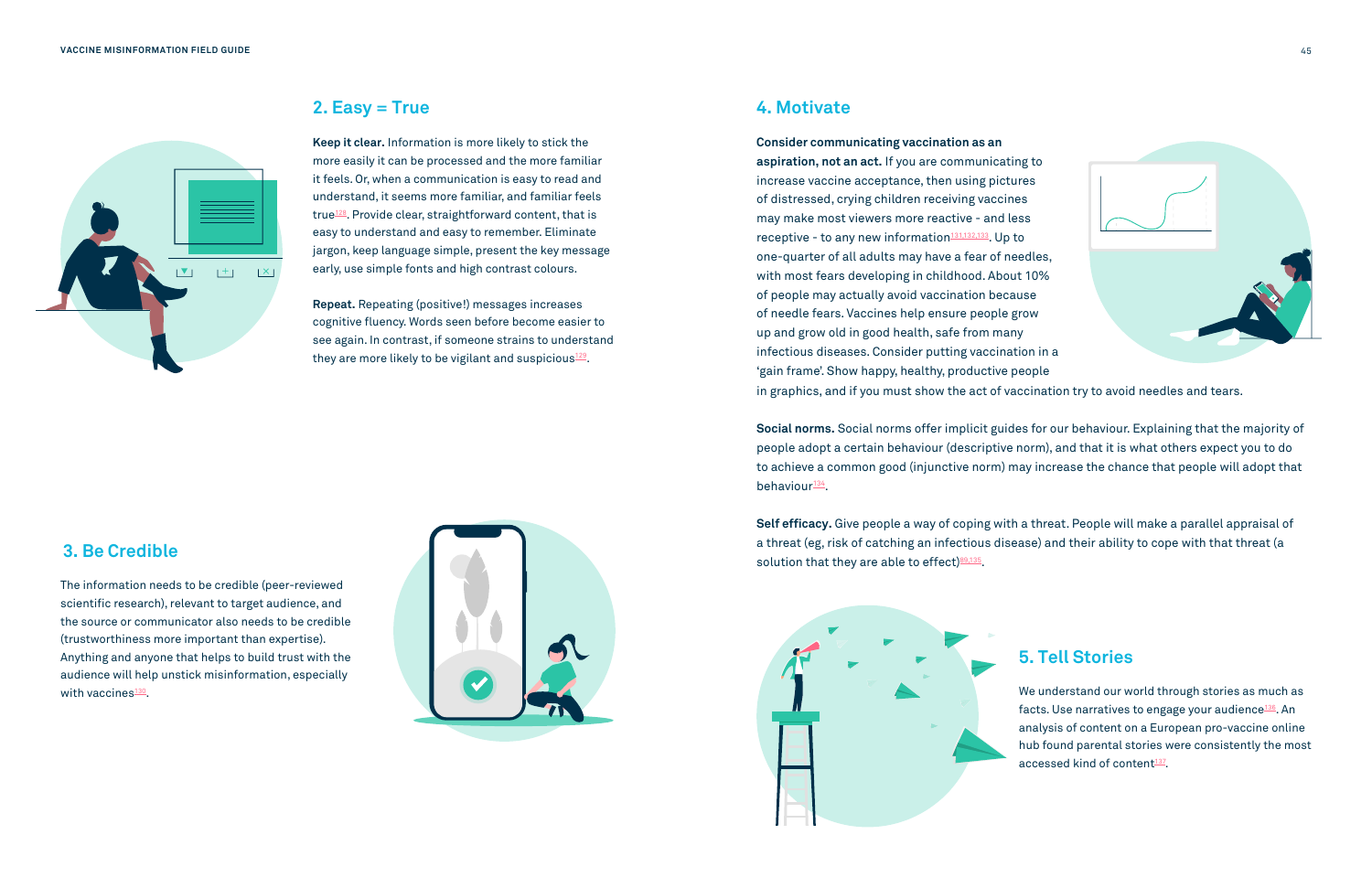An inoculating message (debunking or prebunking) should contain several key elements. First, it should provide a "replacement fact", an alternative explanation that fills the causal gap left by the corrected misinformation. This can come first, last, or can bookend the message. Second, it should mention the myth, but in a weakened form, which can be a warning that a myth is coming. Third, it should explain why the misinformation is wrong (fallacy). Often this takes the form of explaining the misleading tactics used by the misinformation to distort the facts, or the hidden agenda of the misinformation authors.

<span id="page-23-0"></span>

# **APPENDIX 4: EXAMPLES OF INOCULATING MESSAGES**

**FACT**

Large scale studies find no link between the HPV vaccine and auto-immune symptoms. All the scientific evidence tells us HPV vaccines are safe and effective.

#### **MYTH**

One common vaccine myth is that they cause negative health impacts. The evidence cited is often specific examples where a child received a vaccination then suffered adverse health impacts afterwards.

#### **FALLACY**

Anecdotes like this mistake correlation for causation. Just because a vaccination and an injury happen close to each other doesn't mean one causes the other. This logic is the same as thinking that wearing lucky colours at a sports game led to your team winning.

This argument also employs anecdotal thinking, relying on isolated examples rather scientific evidence. While stories can be persuasive, they can also mislead if a single experience is not representative of the general populace.

#### **FACT**

This is why scientists look at large samples rather than single cases before coming to

conclusions.

### **Example 1. Debunking the "HPV vaccine causes injury" myth**

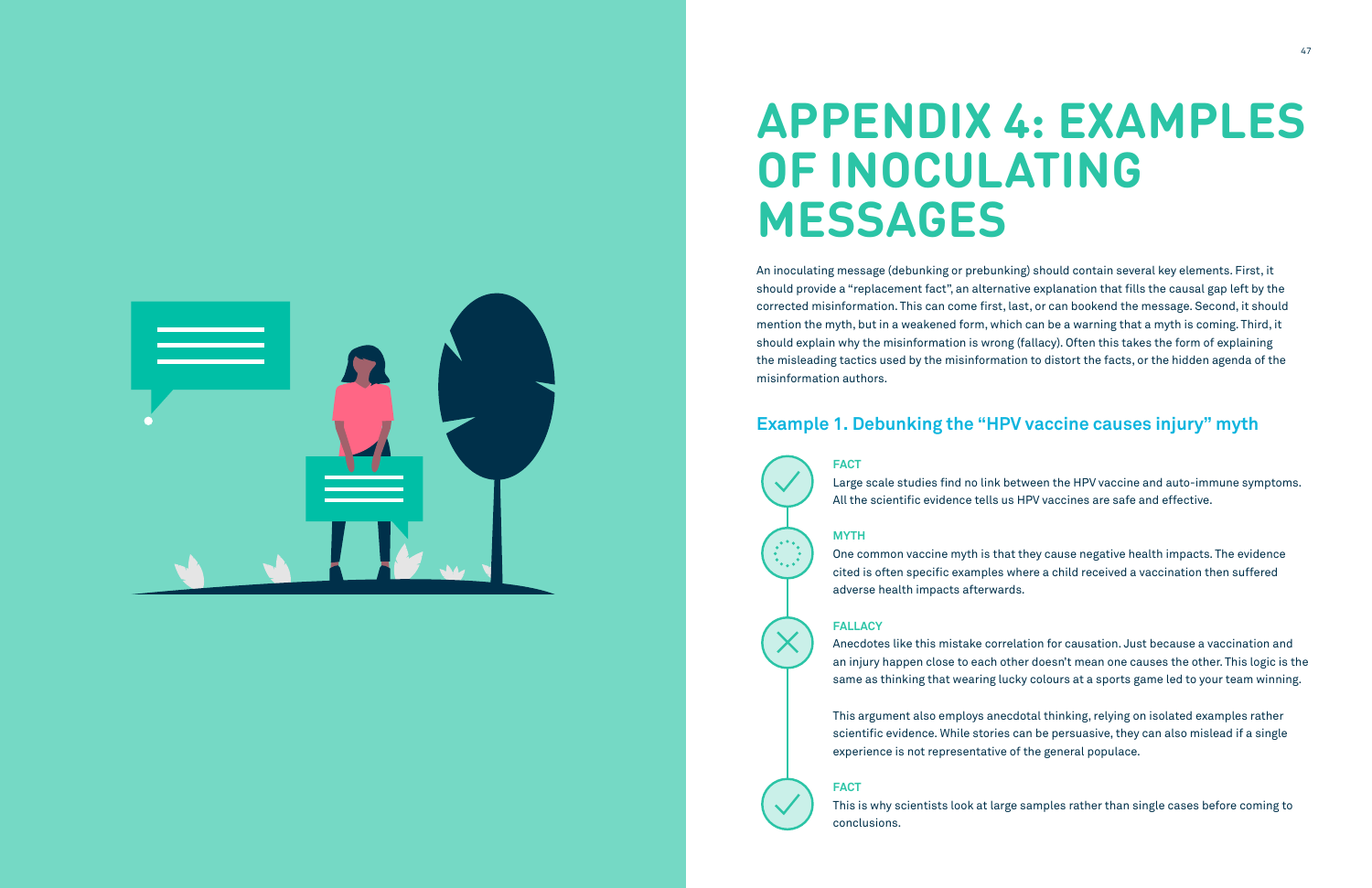#### **FACT**

A huge study of over 500,000 Danish children found that unvaccinated children were just as likely to develop autism as vaccinated children.

#### **MYTH**

One common vaccine myth is that vaccines can cause negative health impacts. The evidence cited is often specific examples where a child received a vaccination then suffered adverse health impacts just afterwards.

#### **FALLACY**

Also, this concern began with a study led by an English doctor which was retracted because he was found to have lied about the findings, creating an elaborate fraud. He subsequently lost his medical license for acting dishonestly, unethically, and with "callous regard" for the children, and was shown to have major undisclosed financial conflicts of interest $138$ .

Some people believe that vaccines can cause unrelated diseases that usually appear around the same time that we give children vaccines. They mistake correlation for causation.

We still don't know exactly what causes autism, but over 10 high-quality studies show that it is not caused by vaccines. The observed rise in autism rates is mostly due to broadened diagnostic criteria and heightened awareness of the condition<sup>139</sup>.

For example, if children who receive a teddy bear and children who receive a vaccine both have their teeth fall out, it doesn't mean that either receiving a teddy bear or receiving a vaccine caused this to happen – it's just a coincidence.

#### **FACT**

#### **FACT**

Polio is still a risk for children in [country/community], and there is no cure for this disease. Polio drops are the safest, most effective way to protect children from polio. Continuous protection is needed to keep your child safe from polio.

#### **MYTH**

A rumor that is circulating at the moment suggests that this campaign is giving something other than polio drops to children.

#### **FALLACY**

During the COVID-19 pandemic there have been many different conspiracy theories circulating. These are often created by people who want to attract attention and traffic to their online businesses to make money. There are specific traits of conspiratorial thinking that are red flags of potential misinformation, such as overriding suspicion of institutions and attributing nefarious intent to benign programs.

#### **FACT**

Polio is a real, very dangerous, and highly infectious virus. Millions of doses of polio drops have been administered throughout the world and there are millions of children who are walking and playing and dancing because they did not catch polio. This type of polio drop has been tested in clinical trials, and is proven to safely prevent children from getting polio.

### **Example 2. Debunking the "MMR Causes Autism" Myth Example 3. Debunking the "Polio campaign is actually**

## **a covert way of testing COVID-19 vaccines" Myth**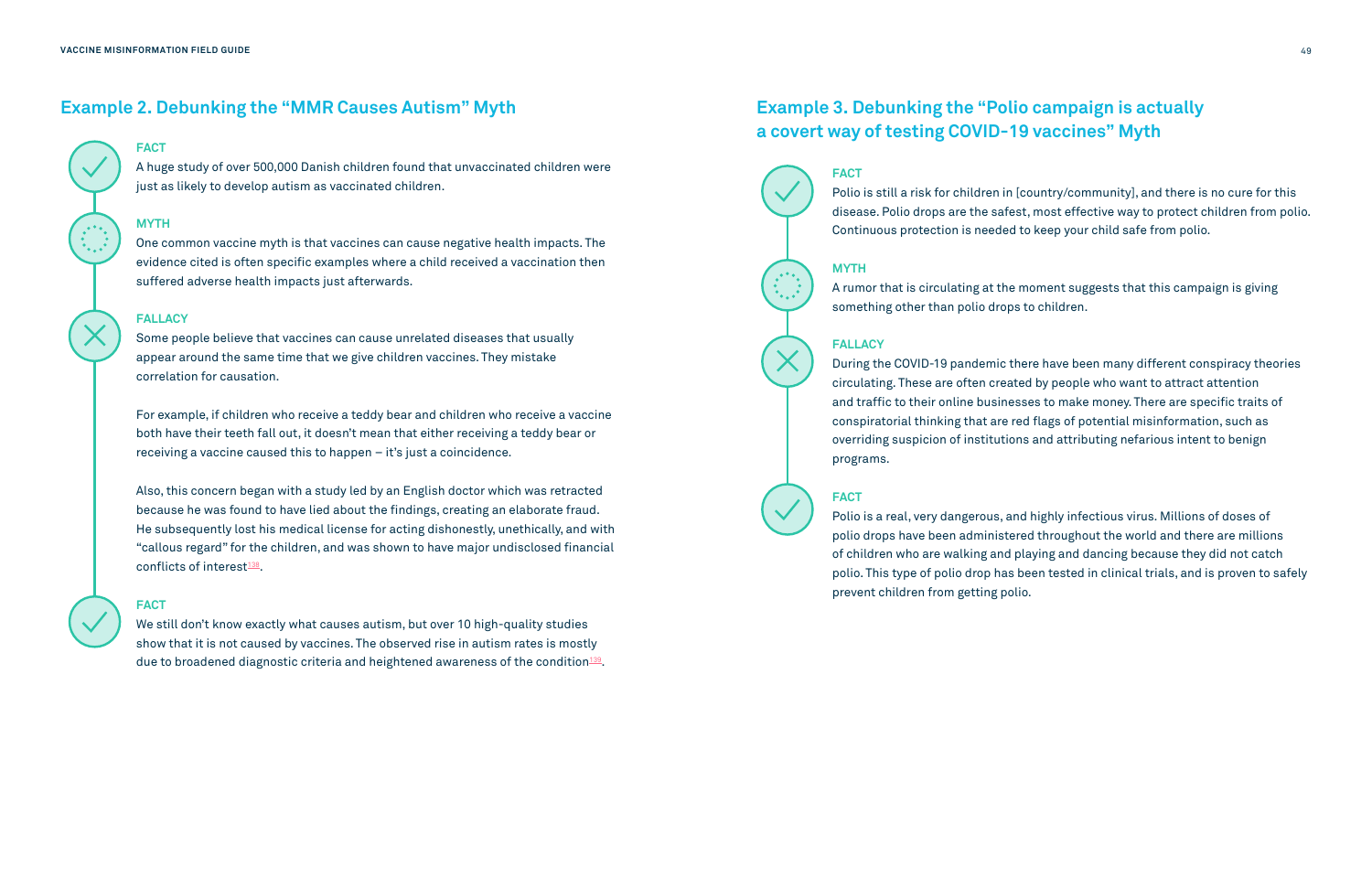## **APPENDIX 5: EXAMPLE PERFORMANCE METRICS AND OUTCOME METRICS**

#### **INDICATOR PERFORMANCE OUTCOME**

**NUMBER OF MISINFORMATION ARTICL** *(how many identified, by source/changle)* 

**IMPRESSIONS** (number of views of

**PAGE VIEWS** (of websites/webpa

**REACH** (number of people who viewed

**FREQUENCY** (number of times people saw content, *content was posted or shared)*

**ORGANIZATIONS, LEADERS, INFLUENCER DISSEMINATE MESSAGES**

**INOCULATION OR COUNTER MESSAGE** 

**MISINFORMATION IDENTIFIED AN** 

**TRAINING AND TECHNICAL ASSISTAN** 

**MISINFORMATION AWARENESS** (recall/expos

**BELIEF IN MISINFORMATION** *(trust in source and misinformation messages)*

**CAMPAIGN AWARENESS** (recall of inoculation and

**RELEVANCE AND CREDIBILITY OF CAMPA** *(receptivity of target audiences to messages)*

**KNOWLEDGE OF FACTS AND RESOURCES** *(awareness of local*   $r$ esources, knowledge of priority vaccind

**INTENT TO VACCINATE** (self-reported intent to va

**ATTITUDE TOWARD AUTHORITIES** *(trust in health and instant)* 

**VACCINE HESITANCY** (validated measures

**VACCINATION COVERAGE** *(proportion of priority populations vaccinated)*

<span id="page-25-0"></span>

|                                     | <b>PERFORMANCE</b>      | <b>OUTCOME</b>             |
|-------------------------------------|-------------------------|----------------------------|
| <b>ES/MESSAGES</b><br>annel)        | X                       |                            |
| content)                            | $\overline{\mathsf{X}}$ |                            |
| ages)                               | $\overline{\mathsf{X}}$ |                            |
| d content)                          | $\times$                |                            |
| and/or number of times<br>I)        | $\overline{\mathsf{X}}$ |                            |
| <b>RS RECRUITED TO</b><br>s         | $\bm{\times}$           |                            |
| <b>ES CREATED</b>                   | $\overline{\mathsf{X}}$ |                            |
| <b>D LOGGED</b>                     | $\bm{\times}$           |                            |
| <b>CE PROVIDED</b>                  | $\bm{\mathsf{X}}$       |                            |
| ure to misinformation)              |                         | X                          |
| s of misinformation,<br>s)          |                         | $\overline{\mathsf{X}}$    |
| d/or counter messages)              |                         | $\overline{\mathsf{X}}$    |
| <b>NIGN MESSAGES</b><br>essages)    |                         | $\overline{\mathsf{X}}$    |
| (awareness of local<br>ation facts) |                         | $\overline{\mathsf{X}}$    |
| <i>ccinate self or children)</i>    |                         | $\overline{\mathsf{X}}$    |
| authorities and institutions)       |                         |                            |
| es of hesitancy)                    |                         | $\times$ $\times$ $\times$ |
| populations vaccinated)             |                         |                            |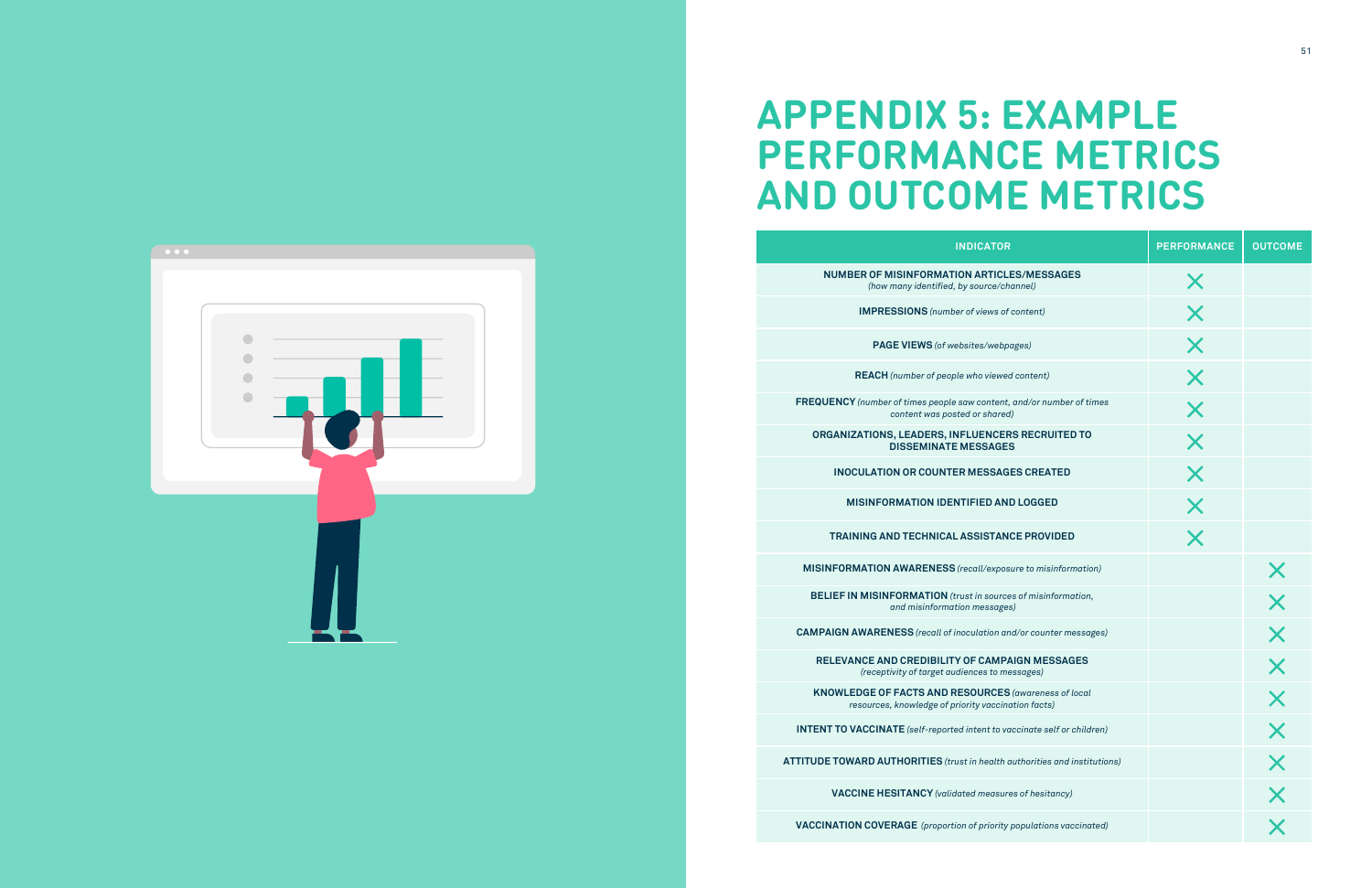<span id="page-26-0"></span>

# **APPENDIX 6: INTERVENTIONS TO BUILD IMMUNITY TO MISINFORMATION**

Here are some trainings, games and curricula that may increase community immunity to misinformation.

**Informed Health Choices** Effective learning resources to enable primary students to think critically about health claims & make informed choices. Efficacy shown in randomised trial in Uganda<sup>142</sup>. Podcast for adults.

**Kids Boost Immunity**[143](https://kidsboostimmunity.com) – Over 60 lessons and quizzes developed by teachers and health professionals to engage digital-age students in grades 4-12. Free for teachers. Currently in Canada, Scotland and Ireland (in English and French) but could be adapted to other countries.

UN Verified initiative has developed the **"Pause. Take care before you share"** campaign[144](https://www.takecarebeforeyoushare.org) which encourages people to stop and verify sources before deciding whether to share any content online. In multiple languages.

### **Media and Health Literacy**

**Protection from Deception**<sup>[140](https://firstdraftnews.org/latest/course-training-us-election-misinformation/)</sup> is a free two-week text message course from First Draft that teaches people to how to protect themselves and their community from misinformation. Currently in English and Spanish. A second course, Too Much Information, is available online<sup>141</sup>.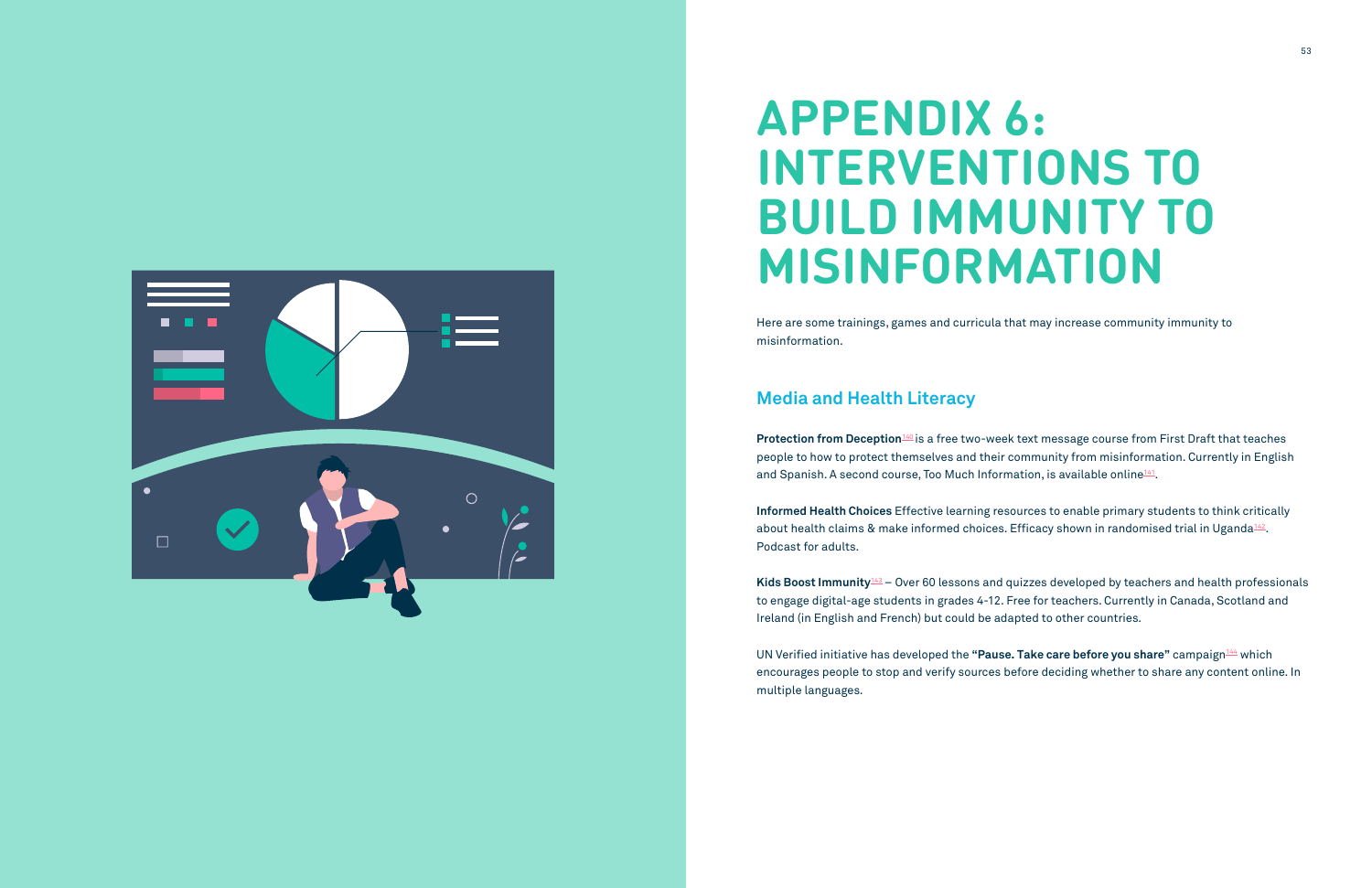First Draft reporter's **[Toolkit](https://start.me/p/vjv80b/first-draft-basic-toolkit)**

**FACT and FIT Initiative** – Combating medical misinformation in India through fostering News and information accuracy and credibility

**World Federation Science Journalists (WFSJ) Lab** - Course in science **[journalism](http://www.wfsj.org/course/)**

**Google News Initiative** -Journalist Training that shows the best ways to use Google tools for reporting and storytelling.

**[Bad News](https://www.getbadnews.com/#intro)** – Online game which inoculates players against fake news across different cultures by focusing on misinformation techniques (prebunking)<sup>145,[146](http://doi.org/10.5334/joc.91)</sup>. Users experience life as a fake news creator.

> **UNESCO** - Journalism, 'Fake News' and Disinformation: A Handbook for Journalism Education and **[Training](https://newsinitiative.withgoogle.com/training/)**

**International Center for Journalists** - Resources for **[Journalists](https://newsinitiative.withgoogle.com/training/)**. Make it easy for journalists to find experts on vaccination. For example, **Scholars Strategy Network & the Council for the Advancement of Science Writing** have compiled lists of top experts & scholars who are available for comment on the COVID-19 **[pandemic](https://scholars.org/connect-scholar)**



**[Go Viral](https://www.goviralgame.com/en)** is based on Bad News but focuses on coronavirus misinformation.

**[Cranky Uncle](https://crankyuncle.com/game/)** – A game which uses cartoons, humor, and critical thinking to expose the misleading techniques of science denial and build public resilience against misinformation.

**[Catching conspiracies](https://www.climatechangecommunication.org/wp-content/uploads/2020/05/How-to-Spot-COVID-19-Conspiracy-Theories.pdf)** – Short guide on how to spot COVID conspiracy theories.

#### **Inoculation For Journalists**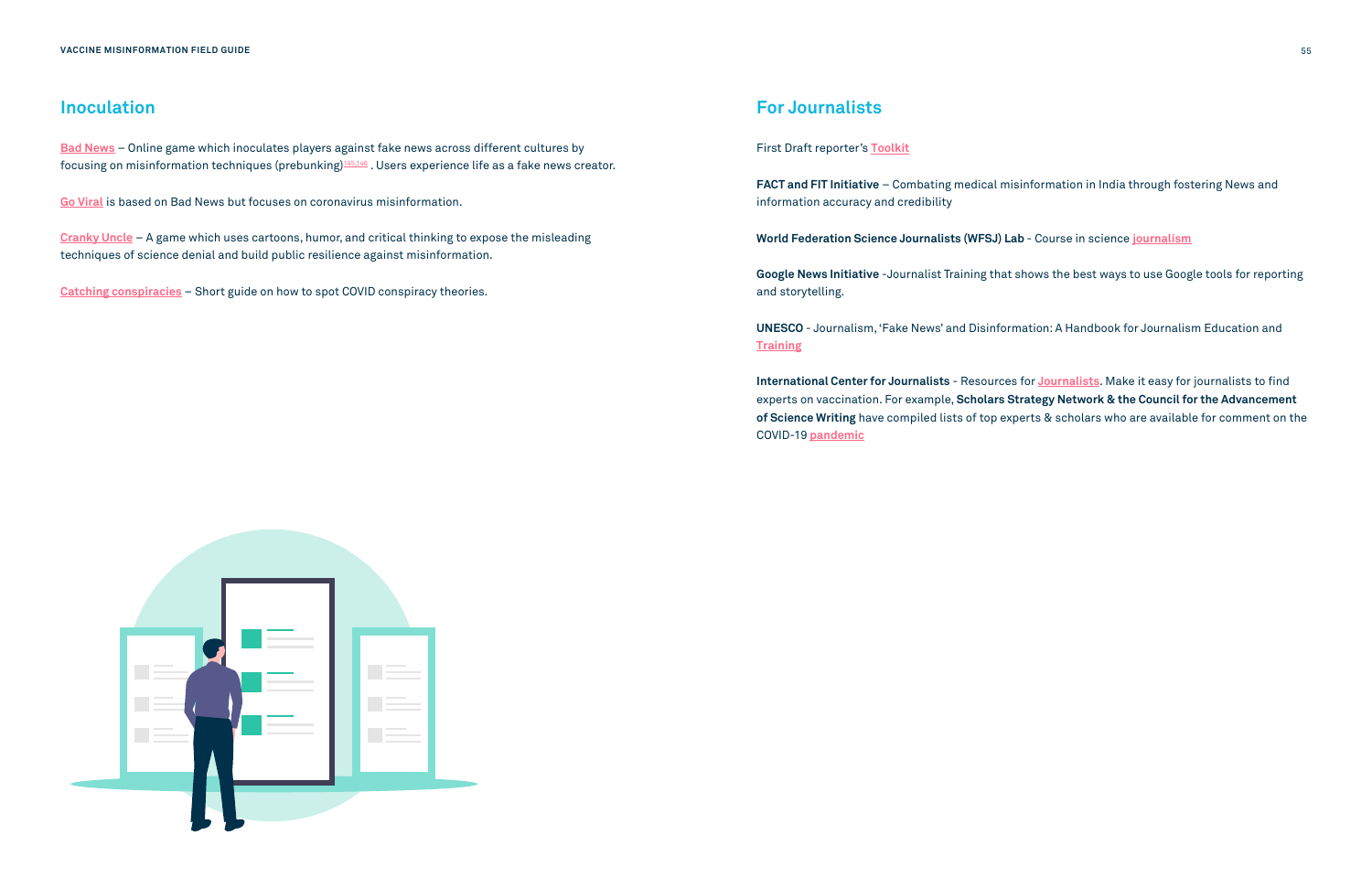# <span id="page-28-0"></span>**REFERENCES**

1 World Health Organization: Immunization https://www.who.int/ news-room/facts-in-pictures/detail/ immunization (accessed 9 Nov 2020)

2 World Health Organization: Polio fact sheet https://www.who.int/newsroom/fact-sheets/detail/poliomyelitis (accessed 9 Nov 2020)

3 Nandi A, Kumar S, Shet A, Bloom DE, Laxminarayan R. Childhood vaccinations and adult schooling attainment: Long-term evidence from India's Universal Immunization Programme. Soc Sci Med. 2020 Feb 26;250:112885.

4 Return On Investment From Childhood Immunization In Low- And Middle-Income Countries, 2011–20 Sachiko Ozawa, Samantha Clark, Allison Portnoy, Simrun Grewal, Logan Brenzel, and Damian G. Walker Health Affairs 2016 35:2, 199- 207

5 Copenhagen Consensus Center. Copenhagen consensus 2008. Fredriksberg, Denmark: Copenhagen Consensus Center; 2008. Available at http://www.copenhagenconsensus. com/home.aspx

6 World Health Organization: 20 million children miss out on lifesaving measles, diphtheria and tetanus vaccine in 2018 https://www.who. int/news-room/detail/15-07-2019- 20-million-children-miss-out-onlifesaving-measles-diphtheria-andtetanus-vaccines-in-2018 (Accessed 10 Nov 2020)

7 United Nations Children's Fund, 'Child Survival: Under-five mortality', March 2018, <https://data.unicef. org/topic/child-survival/under-fivemortality/>,accessed 16 August 2018. <sup>12</sup> Okoli, G., Abou-Setta, A., Neilson, C., Chit, A., Thommes, E. and Mahmud, S., 2019. Determinants of Seasonal Influenza Vaccine Uptake Among the Elderly in the United States: A Systematic Review and Meta-Analysis. Gerontology and Geriatric Medicine, 5, p.233372141987034. https://journals.sagepub.com/doi/ full/10.1177/2333721419870345

8 ECDC (2020) Systemic review of the efficacy, effectiveness and safety of newer and enhanced seasonal influenza vaccines for the prevention of lab-confirmed flu in individuals aged 18 and over Available at: https:// www.ecdc.europa.eu/sites/default/

files/documents/seasonal-influenzavaccines-systematic-review-efficacy. pdf

9 National Foundation for Infectious Diseases: Flu in adults age 65 and older – what are the risks? https://www.nfid.org/infectiousdiseases/flu-in-adults-age-65 years-and-older-what-are-therisks/#:~:text=Older%20adults%20 are%20at%20higher,of%20 infection%20for%20those%2065%2B. (Accessed 9 Nov 2020)

> <sup>20</sup> MacDonald NE; SAGE Working Group on Vaccine Hesitancy. Vaccine hesitancy: Definition, scope and determinants. Vaccine. 2015 Aug 14;33(34):4161-4

10 ECDC (2018) Influenza vaccination coverage rates insufficient across EU Member States Available at: https:// www.ecdc.europa.eu/en/news-events/ influenza-vaccination-coveragerates-insufficient-across-eu-memberstates

> <sup>22</sup> Brewer NT, Chapman GB, Rothman AJ, Leask J, Kempe A. Increasing Vaccination: Putting Psychological Science Into Action. Psychol Sci Public Interest. 2017;18(3):149-207.

11 CDC (2019) General Population Flu Vaccination Coverage. Available at : https://www.cdc.gov/flu/fluvaxview/ coverage-1819estimates.htm

<sup>25</sup> Hornsey MJ, Harris EA, Fielding KS. The psychological roots of antivaccination attitudes: A 24-nation investigation. Health Psychol. 2018 Apr; 37(4):307-315

<sup>26</sup> Nyhan B, Reifler J, Richey S, Freed GL. Effective messages in vaccine promotion: a randomized trial. Pediatrics. 2014 Apr;133(4):e835-42

<sup>27</sup> Pluviano S, Watt C, Della Sala S. Misinformation lingers in memory: Failure of three provaccination strategies. PLoS One. 2017;12(7):e0181640.

13 Justin R Ortiz, Kathleen M Neuzil, Influenza Immunization in Low- and Middle-Income Countries: Preparing for Next-Generation Influenza Vaccines, The Journal of Infectious Diseases, Volume 219, Issue Supplement\_1, 15 April 2019, Pages S97–S106, https://doi.org/10.1093/ infdis/jiz024 https://academic.oup. com/jid/article/219/Supplement\_1/ S97/5304930

<sup>31</sup> Chan MS, Jamieson KH, Albarracin D. Prospective associations of regional social media messages with attitudes and actual vaccination: A big data and survey study of the influenza vaccine in the United States. Vaccine. 2020 Sep 11;38(40):6236-6247. doi: 10.1016/j. vaccine.2020.07.054. Epub 2020 Aug 10. PMID: 32792251; PMCID: PMC7415418.

14 WHO SAGE Working Group on Vaccine Hesitancy https://www.who. int/immunization/sage/sage\_wg\_ vaccine\_hesitancy\_apr12/en

15 Rosselli R, Martini M, Bragazzi NL.

33 First Draft (6 July 2020) The Seven Most Common Types of Information Disorder | USA examples [Video] YouTube https://www.youtube.com/ watch?v=klBW\_LMPZvE

The old and the new: vaccine hesitancy in the era of the Web 2.0. Challenges and opportunities. J Prev Med Hyg. 2016;57(1):E47-E50.

<sup>34</sup> First Draft (2019) Understanding Information Disorder. Available at: https://firstdraftnews.org/ wp-content/uploads/2019/10/ Information\_Disorder\_Digital\_

<sup>35</sup> Lazer, D. et al. The science of fake news. Science 359, 1094–1096 (2018).

16 Schwartz JL, New media, old messages: Themes in the history of vaccine hesitancy and refusal. Virtual Mentor. 2012;14(1):50-55

<sup>36</sup> First Draft (2020) The psychology of misinformation and why we are vulnerable. Available at: https:// firstdraftnews.org/latest/thepsychology-of-misinformation-whywere-vulnerable/

<sup>37</sup> Thinking Fast and Slow. Daniel Kahneman. 2011

17 World Health Organisation (2019): Ten threats to global health

18 Byrd B, Smyser J; Grantmakers In Health. Notes from the Field. Lies, Bots, and Coronavirus: Misinformation's Deadly Impact on Health. https://www.gih.org/ views-from-the-field/lies-bots-andcoronavirus-misinformations-deadlyimpact-on-health/

19 MacDonald NE; SAGE Working Group on Vaccine Hesitancy. Vaccine hesitancy: Definition, scope and determinants. Vaccine. 2015 Aug 14;33(34):4161-4

21 Leask J, Kinnersley P, Jackson C, Cheater F, Bedford H, Rowles G. Communicating with parents about vaccination: a framework for health professionals. BMC Pediatr. 2012 Sep 21;12:154

23 Thomson A, Robinson K, Vallée-Tourangeau G. The 5As: A practical taxonomy for the determinants of vaccine uptake. Vaccine. 2016;17;34(8):1018–24

24 Amin AB, Bednarczyk RA, Ray CE, et al. Association of moral values with vaccine hesitancy. Nat Hum Behav. 2017;1(12):873-880

28 World Health Organization (2020) Infodemic Management https://www. who.int/teams/risk-communication/ infodemic-management

29 Data & Society (2019). Data voids: where missing data can easily be exploited. https://datasociety.net/ wp- content/uploads/2019/11/Data-Voids-2.0-Final.pdf

30 Bote, J., 2020. At least 44 dead from drinking toxic alcohol in Iran after coronavirus cure rumor. USA Today, [online] Available at: <https:// eu.usatoday.com/story/news/ world/2020/03/10/44-dead-irandrinking-toxic-alcohol-fakecoronavirus-cure/5009761002/> [Accessed 9 November 2020].

32 Jamison, MA; Broniatowski, DA; Dredze, M.; Sangraula, A.; Smith, M. C.; Quinn, S. C. (2020). Not just conspiracy theories: Vaccine opponents and proponents add to the COVID-19 'infodemic' on Twitter. The Harvard Kennedy School (HKS) Misinformation Review, 1(3).

AW.pdf?x76701

38 Roozenbeek J, Schneider CR, Dryhurst S, Kerr J, Freeman ALJ, Recchia G, van der Bles AM, van der Linden S. 2020 Susceptibility to misinformation about COVID-19 around the world. R. Soc. Open Sci. 7: 201199.

39 van der Linden S, Panagopoulos C, Azevedo F, Jost JT. 2020 The paranoid style in American politics revisited: evidence of an ideological asymmetry in conspiratorial thinking. Polit. Psychol. (doi:10.1111/pops.12681)

40 Jolley D, Douglas KM. The effects of anti-vaccine conspiracy theories on vaccination intentions. PLOS ONE 2014;9(2):e89177.

41 NBC News (2020) Coronavirus misinformation surges fueld by clout chasers. Available at : https://www.nbcnews.com/tech/ social-media/coronavirus-%20 misinformation-surges-fueledchase-attention-n1126511

42 Vosoughi S, Roy D, Aral S. The spread of true and false news online. Science. 2018 Mar 9;359(6380):1146- 1151. doi: 10.1126/science.aap9559.

43 First Draft (2020) Case study: Understanding the impact of polio vaccine disinformation in Pakistan. Available at: https://firstdraftnews. org/long-form-article/first-draftcase-study-understandingthe-impact-of-polio-vaccinedisinformation-in-pakistan/

44 Council on Foreign Relations (2019) Disinformation and disease: social media and the Ebola epidemic https://www.cfr.org/ blog/disinformation-and-diseasesocial-media-and-ebola-epidemicdemocratic-republic-congo

45 Internews (2019). Managing Misinformation in a Humanitarian Context: Rumour Tracking Methodology

46 Lewandowsky, S, Cook, J, Ecker, UKH., et al. (2020). The Debunking Handbook 2020. Available at https:// sks.to/db2020.

47 Swire-Thompson, Briony, Joseph DeGutis, and David Lazer. 2020. "Searching for the Backfire Effect: Measurement and Design Considerations." PsyArXiv. May 15. doi:10.31234/osf.io/ba2kc

48 Pluviano S, Watt C, Ragazzini G, Della Sala S. Parents' beliefs in misinformation about vaccines are strengthened by pro-vaccine campaigns. Cogn Process. 2019;20(3):325-331

49 Pluviano S, Watt C, Della Sala S. Misinformation lingers in memory: Failure of three provaccination strategies. PLoS One. 2017;12(7):e0181640

50 Nyhan B, Reifler J, Richey S, Freed GL. Effective messages in vaccine promotion: a randomized trial. Pediatrics. 2014;133(4):e835-e842.

51 Nyhan B, Reifler J. Does correcting myths about the flu vaccine work? An experimental evaluation of the effects of corrective information. Vaccine. 2015;33(3):459-464

52 Reavis RD, Ebbs JB, Onunkwo AK, Sage LM. A self-affirmation exercise does not improve intentions to vaccinate among parents with negative vaccine attitudes (and may decrease intentions to vaccinate). PLoS One. 2017;12(7):e0181368.

53 Lewandowsky, S, Cook, J, Ecker, UKH., et al. (2020). The Debunking Handbook 2020. Available at https:// sks.to/db2020.

54 Thinking Fast and Slow. Daniel Kahneman. 2011

55 Deer B. How the case against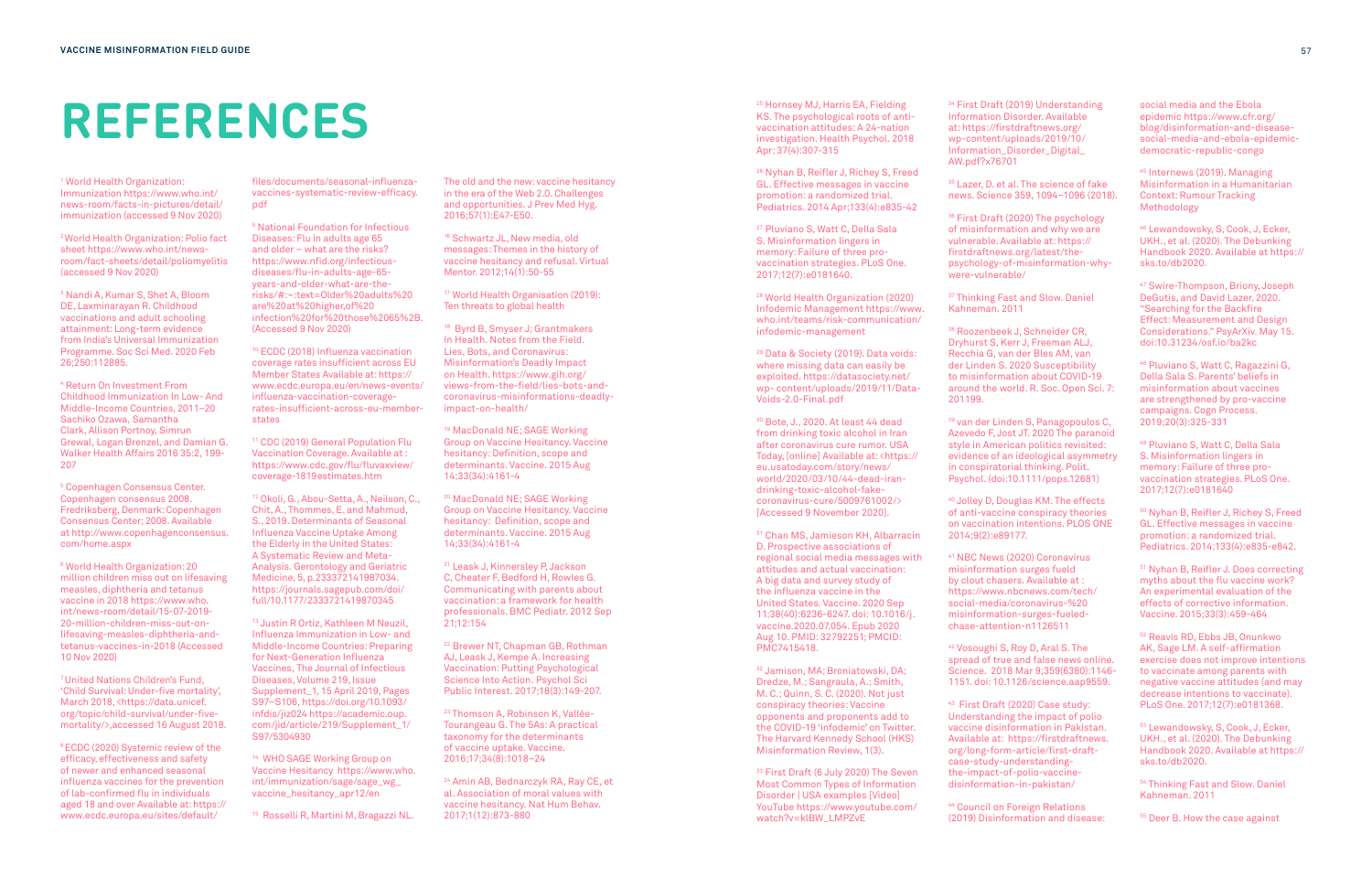<span id="page-29-0"></span>the MMR vaccine was fixed. BMJ. 2011;342:c5347.

56 CCDH https://252f2edd-1c8b-49f5- 9bb2-cb57bb47e4ba.filesusr. com/ugd/f4d9b

57 Jegede AS (2007) What Led to the Nigerian Boycott of the Polio Vaccination Campaign? PLoS Med 4(3): e73.

58 Broniatowski DA, Jamison AM, Qi S, AlKulaib L, et al. Weaponized Health Communication: Twitter Bots and Russian Trolls Amplify the Vaccine Debate. Am J Public Health. 2018 Oct;108(10):1378-1384.

59 McAweeney E. Who benefits from misinformation? https://points. datasociety.net/who-benefitsfrom-health-misinformation-8d094804058d (Accessed 10 Nov 2020)

60 Jamison, M. A.; Broniatowski, D. A.; Dredze, M.; et al (2020). Not just conspiracy theories: Vaccine opponents and proponents add to the COVID-19 'infodemic' on Twitter. The Harvard Kennedy School (HKS) Misinformation Review, 1(3). 9\_7aa1 bf9819904295a0493a013b285a6b.pdf

61 Johnson, N.F., Velásquez, N., Restrepo, N.J. et al. The online competition between pro- and antivaccination views. Nature (2020). https://doi.org/10.1038/s41586-020- 2281-1

62 Washington Post (2020). Avaaz study of Facebook finds coronavirus misinformation. https://www.washingtonpost.com/ technology/2020/08/19/facebookmisinformation-coronavirus-avaaz/ (Accessed 10 Nov 2020)

<sup>69</sup> Breakthrough Action (2020). COVID-19 Rumor Tracking. Available at: https:// breakthroughactionandresearch. org/wp-content/uploads/2020/05/ COVID-19-Rumor-Tracking-Technical-Brief\_v1.1.pdf

63 S. Lewandowsky, U. K. H. Ecker, C. M. Seifert, N. Schwarz, J. Cook. Misinformation and Its Correction: Continued Influence and Successful Debiasing. Psychological Science in the Public Interest, 2012; 13 (3): 106 DOI: 10.1 177/1529100612451018

64 Paynter J, Luskin-Saxby S, Keen D, et al. (2019) Evaluation of a template for countering misinformation— Real-world Autism treatment myth debunking. PLOS ONE 14(1):

#### e0210746.

65 Moran, MB, Lucas, M, Everhart, K, et al. (2016). What makes anti-vaccine websites persuasive? J. Comm Healthcare, 9(3), 151–163

> 80 Vaccines Today https://www. vaccinestoday.eu

66 Johnson, N.F., Velásquez, N., Restrepo, N.J. et al. The online competition between pro- and antivaccination views. Nature 582, 230– 233 (2020). https://doi.org/10.1038/ s41586-020-2281-1

> 82 World Health Organization Q&A on vaccines https://www.who.int/ vaccines/questions-and-answers/qa-on-vaccines

83 Internet of Good Things https:// www.internetofgoodthings.org

84 Shots Heard Around the World https://www.shotsheard.org/

67 World Health Organization (2020): Managing the COVID-19 infodemic https://www.who.int/news/ item/23-09-2020-managing-thecovid-19-infodemic-promotinghealthy-behaviours-and-mitigatingthe-harm-from-misinformation-anddisinformation (Accessed 10 Nov 2020)

> 85 Vaccines Today. Young People Demand Healthier Future (20 May 2019) https://www.vaccinestoday.eu/ stories/vaccine-champions-youngpeople-demand-healthier-future/

86 World Health Organization: Engaging young people in the response to COVID-19 in WHO Eastern Mediterranean Region http://www. emro.who.int/media/news/engagingyoung-people-in-the-responseto-covid-19-in-whos-easternmediterranean-region.html (Accessed 10 Nov 2020)

68 Thomson A, Watson M. Listen, understand, engage. Sci Transl Med. 2012;4(138):138ed6.

> 88 Mena, P. (2020). Cleaning up social media: The effect of warning labels

89 Lorenz-Spreen, P., Lewandowsky, S., Sunstein, C.R. et al. How behavioural sciences can promote truth, autonomy and democratic discourse online. Nat Hum Behav 4, 1102–1109 (2020).

70 World Health Organization (2020) Call for applications: 1st WHO training in infodemic management https://www.who.int/news-room/ articles-detail/call-for-applicantsfor-1st-who-training-in-infodemicmanagement

<sup>91</sup> Bode, L., & Vraga, E. K. (2018). See something, say something: Correction of global health misinformation on social media. Health Communication, 33(9), 1131-1140.

71 First Draft (2020) Introducing an SMS course to prepare for US election misinformation. Avaialble at: https:// firstdraftnews.org/latest/coursetraining-us-election-misinformation/

93 Henley, J., 2020. How Finland starts its fight against fake news in primary schools. The Guardian, [online] Available at: https://www.theguardian. com/world/2020/jan/28/fact-fromfiction-finlands-new-lessons-incombating-fake-news [Accessed 10 November 2020].

72 Health Buddy https://healthbuddy. info/index

94 Lewandowsky, S, Cook, J, Ecker, UKH., et al. (2020). The Debunking Handbook 2020. Available at https:// sks.to/db2020.

73 WHO Health Alert https://www. who.int/news-room/feature-stories/ detail/who-health-alert-brings-covid-19-facts-to-billions-via-whatsapp

74 UNICEF U-Report https:// www.unicef.org/innovation/ ureportCOVID19

96 Jolley, D., & Douglas, K. M. (2017). Prevention is better than cure: Addressing anti-vaccine conspiracy theories. Journal of Applied Social Psychology, 47, 459–469. doi:10.1111/ jasp.12453

75 RapidProf https://rapidpro.io/

97 Lewandowsky, S., & Cook, J. (2020). The Conspiracy Theory Handbook. Available at http://sks.to/conspiracy

#### 76 Viamo https://viamo.io/

98 Cook, J., Lewandowsky, S., & Ecker, U. K. H. (2017). Neutralizing misinformation through inoculation:

77 Sample rumour/misinformation tracking approach https://www. dropbox.com/s/ruyw1rtwwl35up2/ RUMOR%20EVENT%20CAPTURE%20 TOOL%20\_EXAMPLE1\_Mar%2020. docx?dl=0

99 Basol, M., Roozenbeek, J., & van der Linden, S. (2020). Good News about Bad News: Gamified Inoculation Boosts Confidence and Cognitive Immunity Against Fake News. Journal of Cognition, 3(1), 2. DOI: http://doi. org/10.5334/joc.91

78 First Draft (2019): Verifying Online Information. Available at: https:// firstdraftnews.org/wp-content/ uploads/2019/10/Verifying\_Online\_ Information\_Digital\_AW.pdf?x65316

> 101 Thomson A, Robinson K, Vallée-Tourangeau G. The 5As: A practical taxonomy for the determinants of vaccine uptake. Vaccine. 2016;17;34(8):1018–24

79 WHO Vaccine Safety Net https:// www.who.int/vaccine\_safety/ initiative/communication/network/ vaccine\_safety\_websites/en/

81 UNICEF: Parents' Frequently Asked Questions (Immunization) https:// www.unicef.org/immunization/ parents-frequently-asked-questionsvaccines (Accessed 10 Nov 2020)

> 105 Opel DJ et al. The architecture of provider-parent vaccine discussion at health supervision visits. Pediatrics. 2013;132(6): 1037-1046

111 Heidi J Larson, Kenneth Hartigan-Go & Alexandre de Figueiredo (2019) Vaccine confidence plummets in the Philippines following dengue vaccine scare: why it matters to pandemic preparedness, Human Vaccines & Immunotherapeutics, 15:3, 625-627

87 Vraga, E. K., & Bode, L. (2017). Using Expert Sources to Correct Health Misinformation in Social Media. Science Communication, 39(5), 621–645.

on likelihood of sharing false news on Facebook. Policy & Internet, 12(2), 165-183.

90 Merchant RM, Lurie N. Social Media and Emergency Preparedness in Response to Novel Coronavirus. JAMA. Published online March 23, 2020.

92 Pennycook, G., McPhetres, J., Zhang, Y., Lu, J. G., & Rand, D. G. (2020). Fighting COVID-19 misinformation on social media: Experimental evidence for a scalable accuracy-nudge intervention. Psychological Science, 31, 770-780.

95 Cook, J., Lewandowsky, S., & Ecker, U. K. H. (2017). Neutralizing misinformation through inoculation: Exposing misleading argumentation techniques reduces their influence. PLOS ONE, 12, e0175799.

Exposing misleading argumentation techniques reduces their influence. PLOS ONE, 12, e0175799.

100 Lewandowsky, S, Cook, J, Ecker, UKH., et al. (2020). The Debunking Handbook 2020. Available at https:// sks.to/db2020.

102 Pluviano S, Della Sala S, Watt C. The effects of source expertise and trustworthiness on recollection: the case of vaccine misinformation. Cogn Process. 2020;21(3):321-330

103 Vraga, E. K., & Bode, L. (2017). Using Expert Sources to Correct Health Misinformation in Social Media. Science Communication, 39(5), 621–645.

104 Sutton J. Health Communication Trolls and Bots Versus Public Health Agencies' Trusted Voices. Am J Public Health. 2018;108(10):1281–1282.

106 Roozenbeek J, Schneider CR, Dryhurst S, Kerr J, Freeman ALJ, Recchia G, van der Bles AM, van der Linden S. 2020 Susceptibility to misinformation about COVID-19 around the world. R. Soc. Open Sci. 7: 201199

107 Mistrust and Misinformation: A Two-Component, Socio-Epistemic Model of Belief in Conspiracy Theories. Pierre JM. Journal of Social and Political Psychology, 2020, Vol. 8(2), 617–641

108 First Draft (2020). How fake news videos unravelled Pakistan's war on polio. Available at: https:// firstdraftnews.org/latest/how-fakevideos-unravelled-pakistans-war-onpolio/

109 First Draft (2020: Understanding the impact of polio vaccine disinformation in Pakistan. Available at: https:// firstdraftnews.org/long-form-article/ first-draft-case-study-understandingthe-impact-of-polio-vaccinedisinformation-in-pakistan/

110 First Draft (2020): Exploring the controversy around Dengvaxia and vaccine misinformation in the Philippines. Available at: https://firstdraftnews.org/ long-form-article/exploring-thecontroversy-around-dengvaxia-andvaccine-misinformation-in-thephilippines-draft/

112 ABS:CBN News (20 Sept 2019). As vaccine debate rages, polio remerges. Available at: https://news.abs-cbn. com/news/09/20/19/as-vaccinedebate-rages-polio-reemerges

113 NPR (23 May 2019). The Philippines is fighting one of the world's worst measles outbreaks. Available at: https://www.npr.org/sections/ goatsandsoda/2019/05/23/7 25726094/the-philippines-is-fightingone-of-the-worlds-worst-measlesoutbreaks?t=1597412968229

114 Public Health England (2020): Vaccine Update https://assets. publishing.service.gov.uk/government/ uploads/system/uploads/attachment\_ data/file/861230/PHE\_11533\_ vaccine\_update\_304\_January\_2020. pdf

115 Palmer Tim, Wallace Lynn, Pollock Kevin G, Cuschieri Kate, Robertson Chris, Kavanagh Kim et a. Prevlanace of cervical disease at age 20 after immunisation with bivalent HPV vaccine at age 12-13 in Scotland: retrospective population study. BMJ. 2019; 365:1161

116 WHO (2020) World Health Assembly adopts global strategy to accelerate cervical cancer elimination. Available at: https://www.who.int/news/ item/19-08-2020-world-health